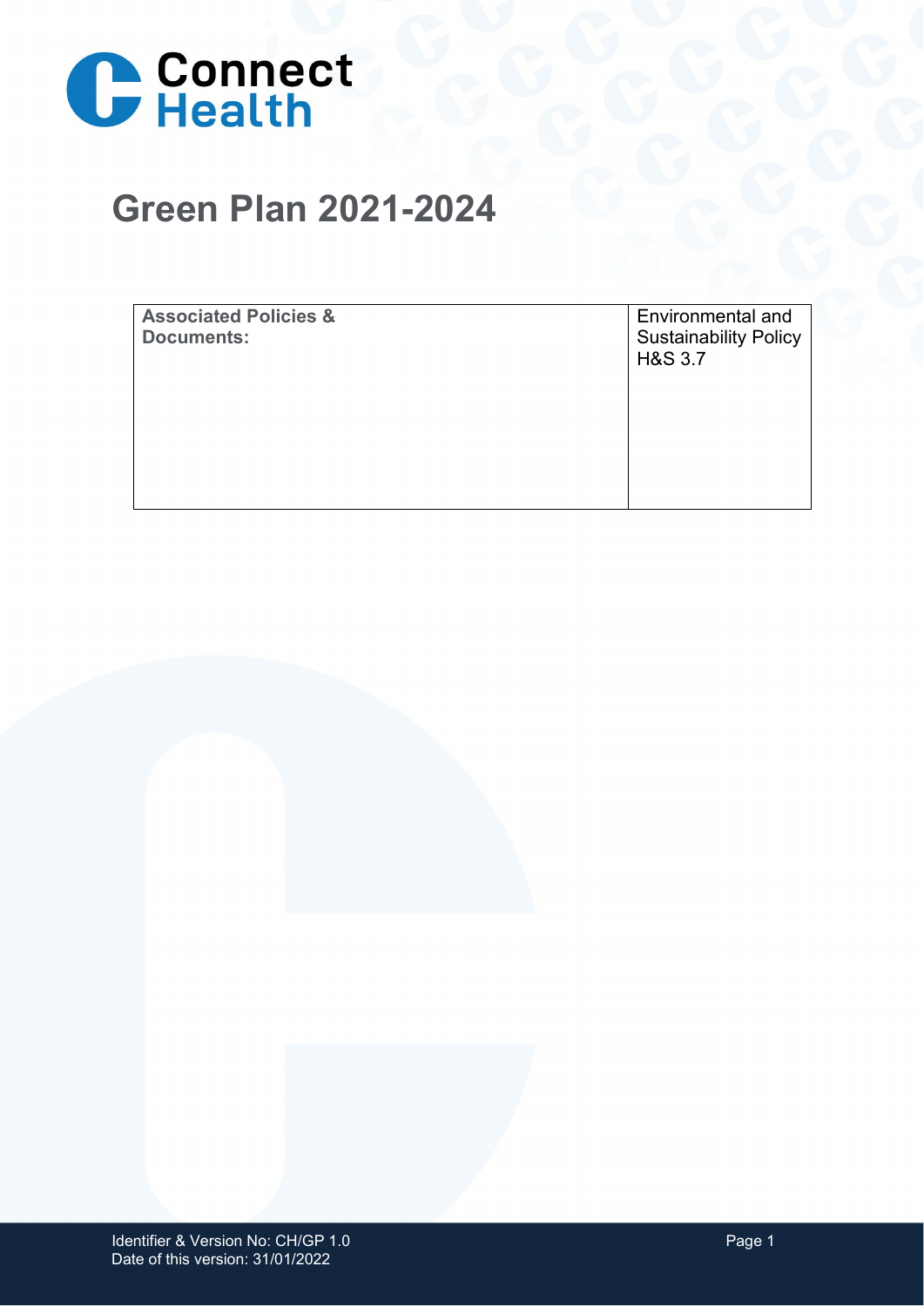

| $\mathbf{1}$ . |                                                                           |  |
|----------------|---------------------------------------------------------------------------|--|
| 2.             |                                                                           |  |
| 2.1            |                                                                           |  |
| 2.2            |                                                                           |  |
| 2.3            |                                                                           |  |
| 2.4            |                                                                           |  |
| 3.             |                                                                           |  |
| 4.             |                                                                           |  |
| 5.             |                                                                           |  |
| 6.             | Environmental Impacts of Connect Health - With Associated Action Plans  9 |  |
| 6.1.1          |                                                                           |  |
| 6.1.2          |                                                                           |  |
| 6.1.3          | Action Plan for Energy Savings and adoption of ESOS Recommendations  15   |  |
| 6.2.1          |                                                                           |  |
| 6.2.2          |                                                                           |  |
| 6.2.3          |                                                                           |  |
| 6.3.1          |                                                                           |  |
| 6.3.2          |                                                                           |  |
| 6.3.3          |                                                                           |  |
| 6.3.4          |                                                                           |  |
| 6.4            |                                                                           |  |
| 6.3.4          |                                                                           |  |
| 7.             |                                                                           |  |
| 8.             |                                                                           |  |
| 9.             |                                                                           |  |
| 10.            |                                                                           |  |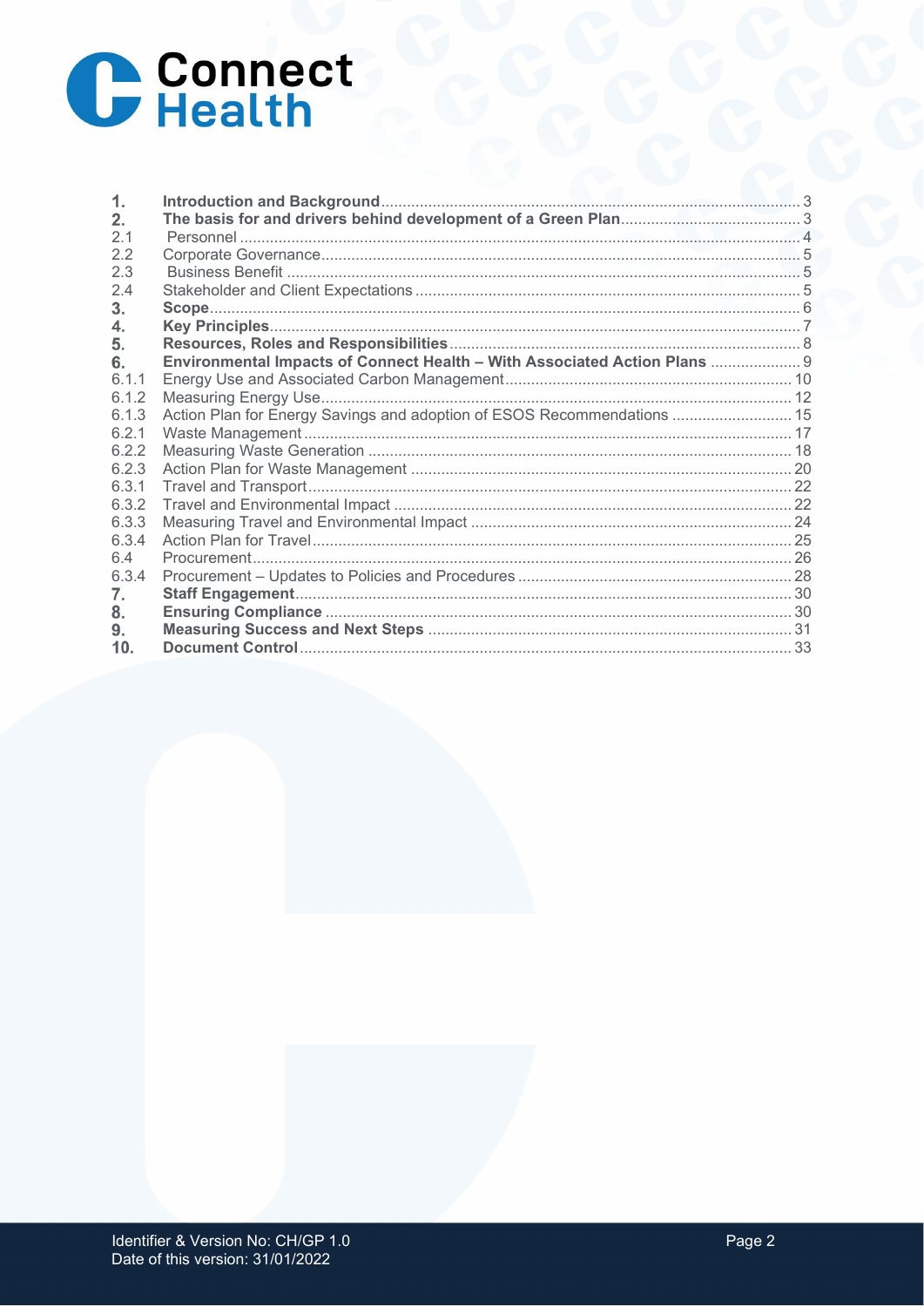

### <span id="page-2-0"></span>**Introduction and Background**

Connect Health recognizes that, through the delivery of its services, it will have an impact on the natural environment within which it operates. Working over a wide range of locations, delivering varied services, and utilising the skills and expertise of many personnel means that the impact is unavoidable. However, it is possible to make changes in the way we operate to minimise any negative issues and to make decisions that have a positive outcome and to contribute towards a more environmental aware and less impactful future.

This document recognises that the company will impact on the natural environment but then establishes what actions and programmes we can deliver to both minimise any negative effects of our activities whilst enhancing and promoting those that can deliver a positive outcome. The results of investigating our current environmental impacts have resulted in the development of this Green Plan; a document that outlines the Company approach to environmental matters and how our success in delivering tangible benefits in environmental performance can be delivered and, importantly, measured.

Key environmental concerns, such as climate change, represent serious threats to the global environment; we commit to playing our part in adapting our activities and reviewing our processes to minimise any negative impacts we may have on the environment. Connect Health makes a commitment to adopting and implementing sustainable approaches, particularly in relation to carbon reduction and promotion of good citizenship.

## <span id="page-2-1"></span>**The basis for and drivers behind development of a Green Plan**

Environmental stewardship is closely intertwined and affects the social and economic fabric of the societies within which we operate. Without action, the potential environmental crises we face will result in greater pressure on resources, adjustments to living standards and working conditions and the health of the population. The consensus now is not to ask **if** we should do something but to demonstrate that we **are** contributing towards mitigating the risks we now face.

The link between environmental management and healthcare provision may not be immediately obvious, but there is undoubtedly a relationship between the delivery of services such as those by Connect Health and wider environmental management. For example:

• We consume resources such as equipment, materials, and energy – all of which require manufacturing, distribution and disposal at end of life. This can lead to contamination, waste and pollution at all stages of the life cycle of the product/utility.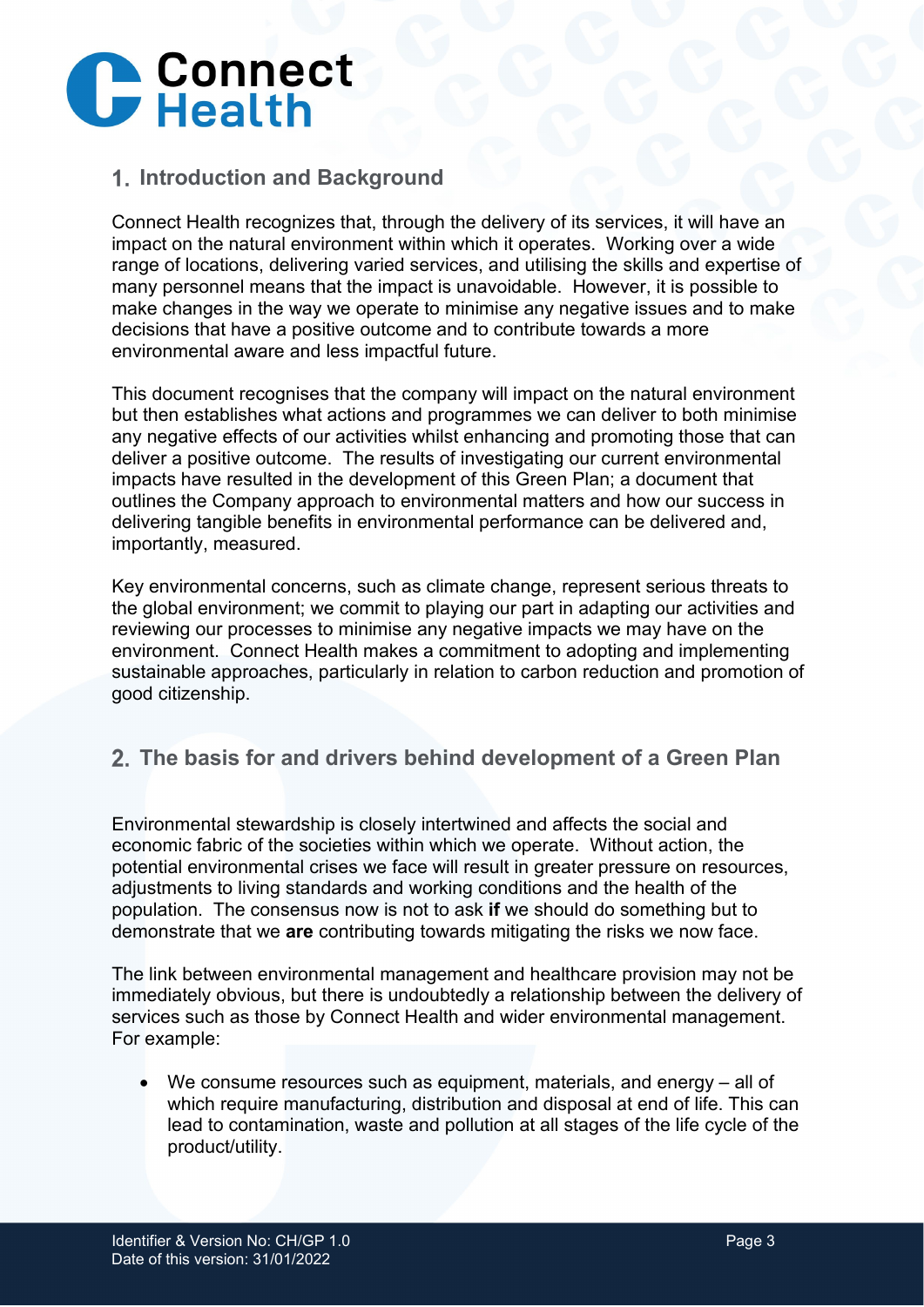## **C** Connect

- Our property portfolio requires heating, ventilation and power, indirectly contributing towards emissions to the atmosphere that can then lead to climate change or reduction in air quality.
- Our staff travel between sites to support patients generating emissions (directly and indirectly as a result), adding to poor air quality or climate change.

Public health can be affected by environmental impact. For example:

- Changes in climate will impact our ability to maintain food chains potentially leading to shortages and issues with maintaining a healthy diet.
- Extremes in heat and cold can lead to increased mortality rates amongst vulnerable members of the population.
- Poor air quality may lead to increased levels of respiratory illness.
- Availability of clean water supplies becomes increasingly difficult affecting public health and, in extreme cases, conflict.

Whilst some of the issues and concerns may not appear to affect our lives significantly in the UK, we need to recognize we are part of a wider global problem and need to play our part accordingly. Should the scale of impact continue to grow the apparent minor inconvenience of today will become a significant political and economic issue in the future, ultimately impacting our overall quality of life and the funds that support our services.

There are numerous and varied drivers that had resulted in the development of this plan. Some of the key considerations that have influenced the content of this plan include:

- An appreciation that our own colleagues and personnel have a growing expectation that the company is considering environmental impact and that it is taking appropriate action.
- Corporate governance structures recognise that compliance with environmental regulations is a key requirement for excellence in business delivery.
- Noting that improvements in environmental management can have wider business benefits such as cost savings and efficiency gains.
- To meet the expectation of key stakeholders such as NHS England and the patients to whom we deliver services. This includes fulfilment of contractual obligations placed upon Connect Health.

## <span id="page-3-0"></span>**2.1 Personnel**

Some of the loudest and most impactful arguments for addressing our environmental performance come from within the company. Already staff are seeking engagement and asking questions. This has led the company to support those who wish to be 'Climate Change Champions' and to engage with them to assist in the implementation of actions to support our wider aims and the objectives of this plan.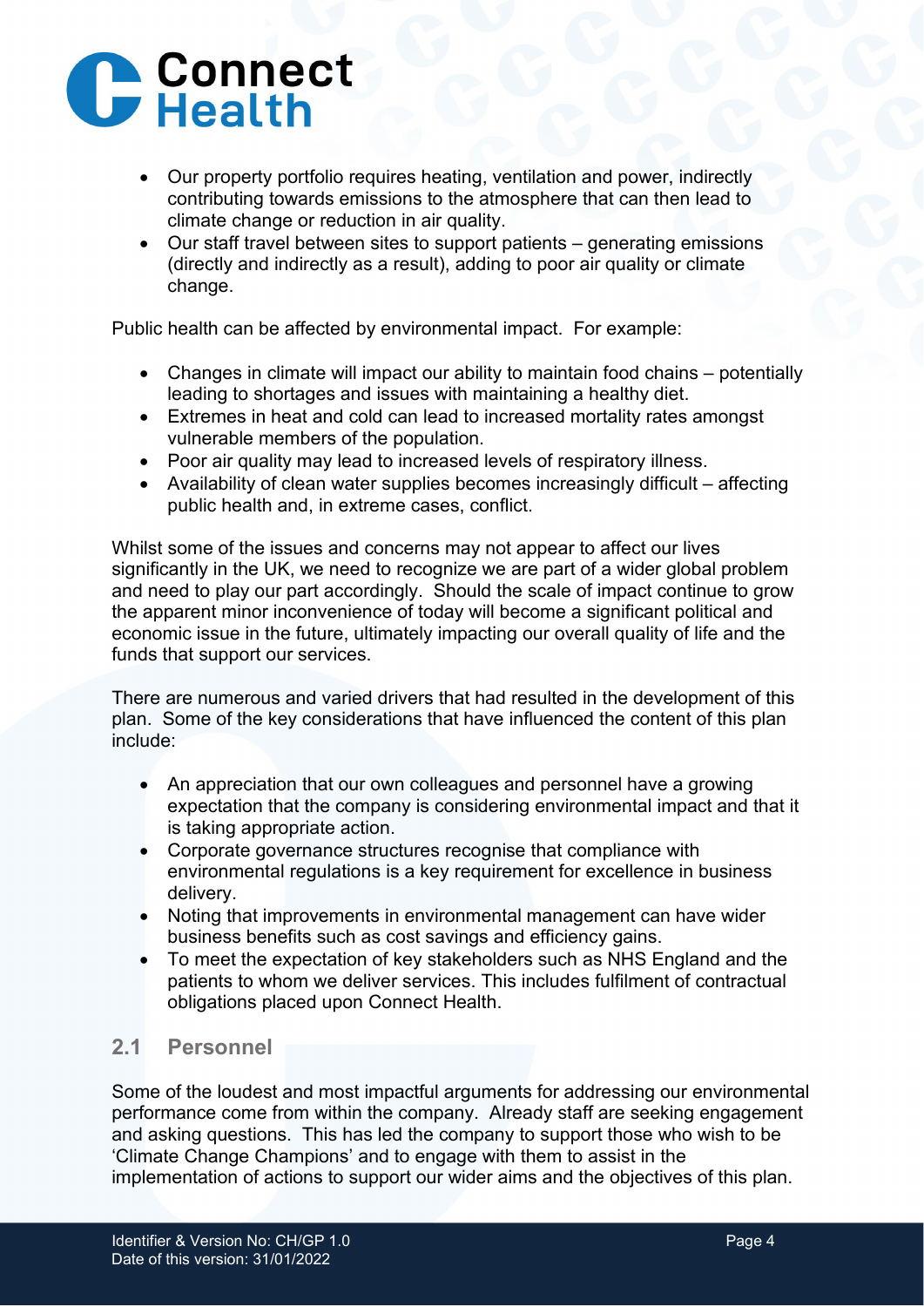

Given that the company's most important and largest asset is its staff we recognize that their involvement will be paramount to the success of delivering our objectives in environmental management. It is our personnel who will be required to adjust their working patterns, to travel in less polluting means and to use more efficiently. This is why their input and engagement is highlighted throughout subsequent sections. Specific support for staff engagement is described in section 7 below.

#### <span id="page-4-0"></span>**2.2 Corporate Governance**

We operate within regulatory structures that include key requirements in environmental management. These relate to a diverse range of concerns, from waste management, energy use and utility consumption. The company is committed to meeting all its compliance obligations but will also, through delivery of this plan, go beyond compliance where this is practical and possible. This commitment is supported by our environmental policy that sits alongside this Green Plan. See section 8 on fulfilment of our legal obligations.

#### <span id="page-4-1"></span>**2.3 Business Benefit**

Good environmental stewardship delivers wider benefits to the company which, in turn, allows us to deliver a cost-effective service to commissioners and customers. For example:

- Efficiencies in utility (electricity, gas, and water) can lead to reduced cost, improving the financial performance of the organisation.
- Reviewing how we work with a view to environmental efficiencies can have broader process and activity benefits – such as enhanced productivity against resources consumed.
- Demonstrating excellence in environmental stewardship provides assurance to interested parties, including staff, suppliers and clients. (see next section also).
- Compliance against environmental requirements is easily achieved demonstrated to interested parties and regulators. This lowers risk.

#### <span id="page-4-2"></span>**2.4 Stakeholder and Client Expectations**

The NHS has set itself clear commitments for environmental improvement, closely related to wider government legal requirements to reduce carbon emissions. For example, for those emissions the NHS can *control* it has set a target of net zero<sup>[1](#page-4-3)</sup> carbon emissions by 2040 (with an interim target of 80% reduction by 2032). In addition, there is an expectation for those emissions it can *influence* (such as those

<span id="page-4-3"></span><sup>1</sup> Net zero – this is defined that direct emissions are removed wherever possible and if there remains residual carbon emissions these are neutralised by removing or supporting the removal of atmospheric carbon elsewhere (for example, by investing in carbon capture, new forestry etc.). See full definition at the Carbon Trust [Net zero | The Carbon Trust](https://www.carbontrust.com/what-we-do/net-zero)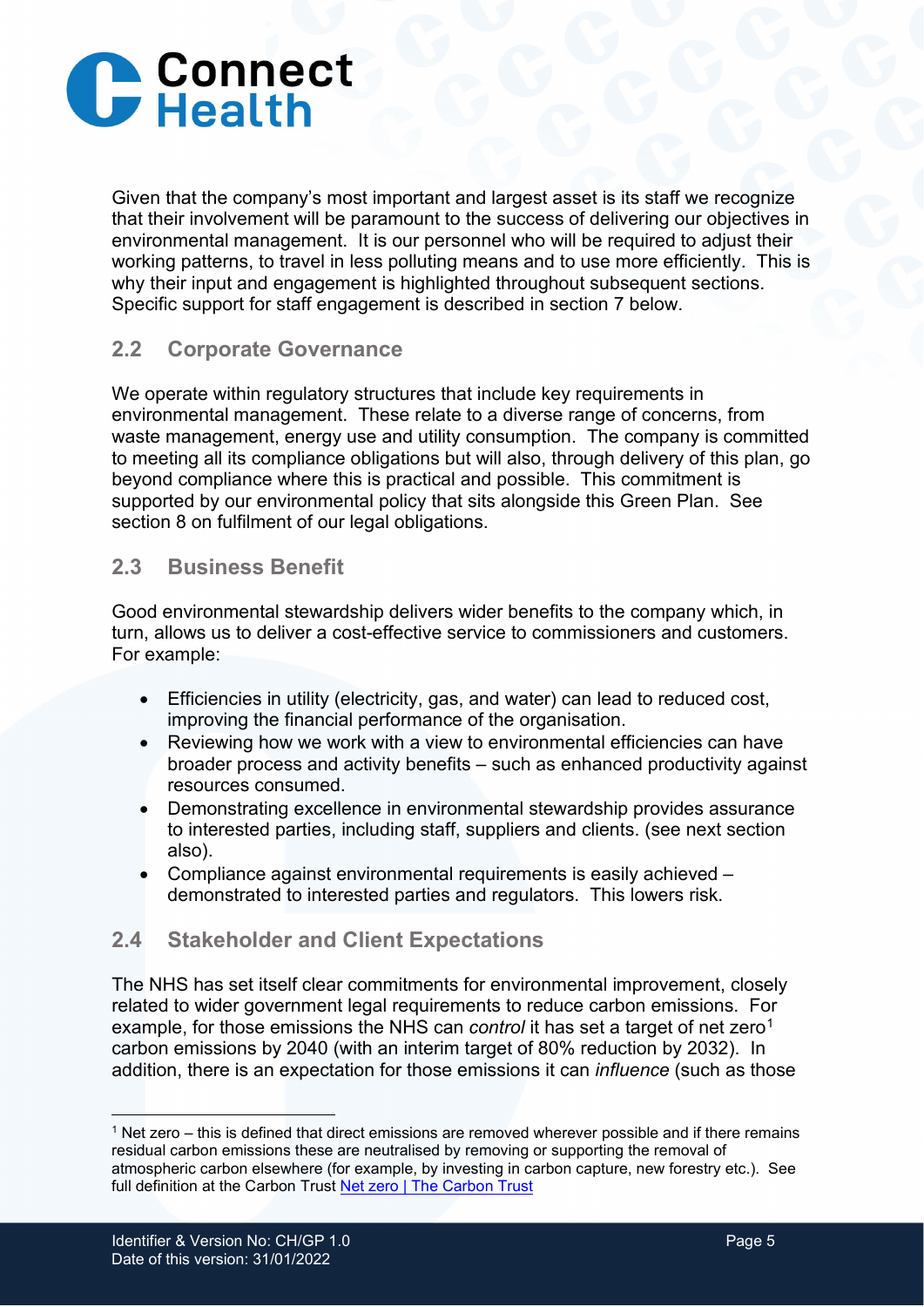

associated with service providers like Connect Health) it has set a target to net zero by 2045 and 80% reduction by 2039.

NHS England has placed a requirement on its outsourced service providers to develop and publish green plans – these will be submitted to the NHS who then have an expectation that results and progress are reported on a regular basis – thus contributing towards overall targets. This plan commits Connect Health to the publication of an annual report on progress against our key environmental objectives. Defined and measurable KPI have developed within this Green Plan and are described in subsequent paragraphs and summarized in the final Measuring Success section at the end.

The relationship between the NHS and Connect Health is replicated through the supply chain as Connect Health influences its own suppliers and contractors. This relationship is also an important element in how we can contribute towards a more holistic view to environmental management outside of our own organisation. See section 6.4.

The plan developed and described within this document has been fully endorsed by the Board who will ensure suitable and sufficient resources are allocated to its successful delivery. We recognize that this is a starting point and that aims and objectives will change through time, meaning that the journey we set out on today will probably require some changes in direction and the adoption of new or unexpected initiatives.

This is a three-year plan, but will be subject to review. Our key environmental objectives will be set on an annual basis – some of these not being finalized until our full baseline performance data is understood.

#### <span id="page-5-0"></span>**Scope**

The Green Plan applies to all parts of the organisation including head/administrative offices, our operational locations from which services are delivered, all colleagues, contractors, and stakeholders. The plan refers throughout to Connect Health – but is relevant to both Connect Health Group and Connect Pain Services. The plan also provides guidance on how we may influence other interested parties (suppliers in particular) so that they can join us in developing a wider and more inclusive approach to managing the resources at our disposal.

Connect Health operates within a wide range of locations and property types; from our head office in Newcastle to using small spaces within local GP surgeries around the country. None of these sites are owned.

At the time of drafting this plan, the company operated from over 100 different locations throughout England. Of these, 8 are classed as P1 (Priority 1) locations for which the company has full control of facilities management and lease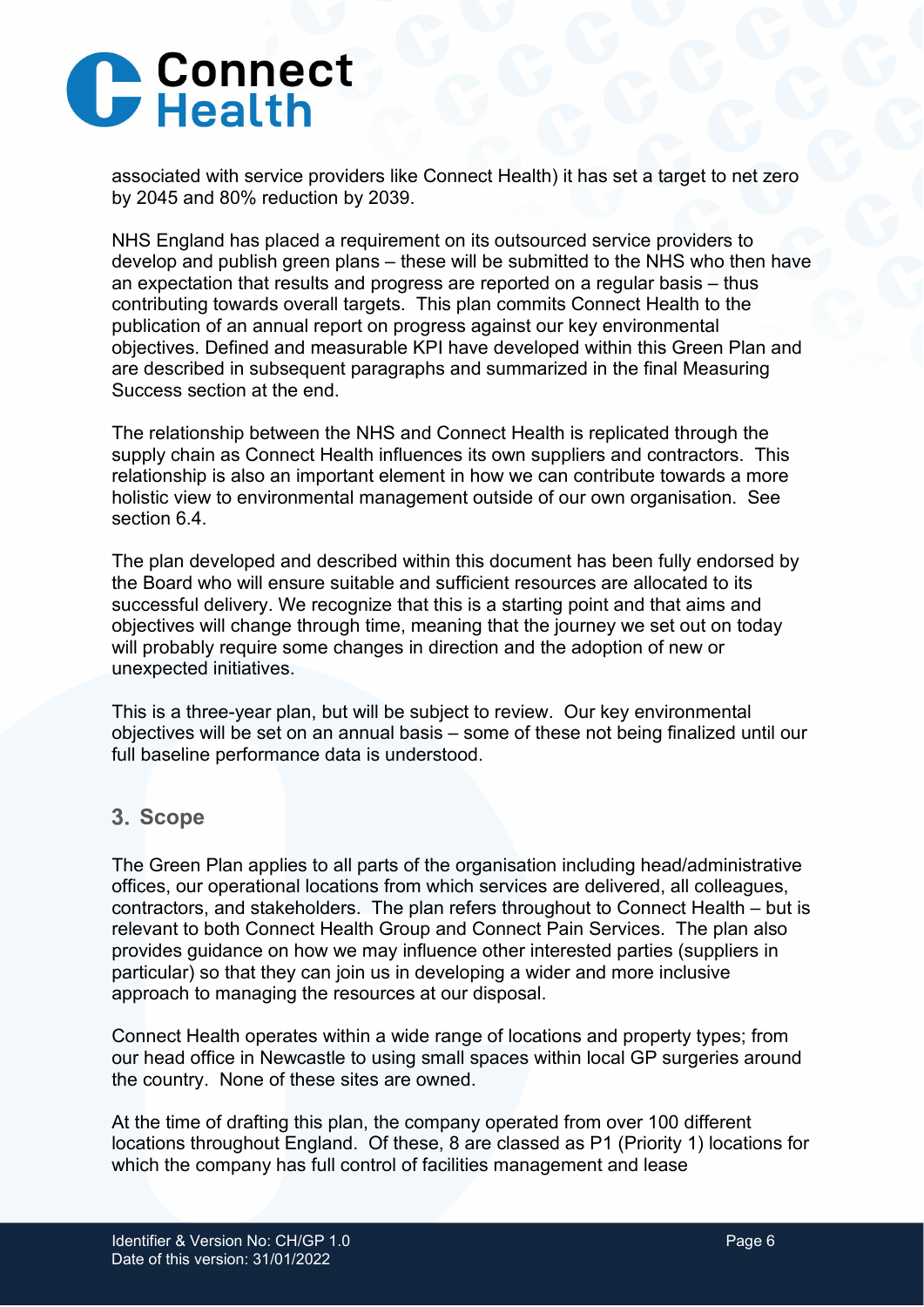

arrangements. It is in these locations that there is the greatest potential to affect change in behaviour, invest in environmental management and make a positive impact.

Whilst the degree of control at other different locations will vary, our commitment is always to deliver the maximum benefit in all locations – through direct control or through influence.

## <span id="page-6-0"></span>**4. Key Principles**

The key principles that have guided this plan include:

- Our priorities will lie in the delivery of actions that will have the most immediate positive impact.
- A key element of our plan is to deliver compliance not only for regulatory requirements but to meet the expectations of our customers, suppliers, neighbours, patients, and other interested parties.
- We embrace the principle of introducing and encouraging small changes in most of what we do, realising that the culmination of these small changes across the whole business will have a significant effect. Just because an action may seem insignificant does not mean that it will no contribute to the collective effort.
- That to deliver change we must set ourselves objectives, set out plans and allocate resources for their achievement. Furthermore, we will report progress to further influence our own plans and to report results to all interested parties. There must be a means of measuring success.

<span id="page-6-1"></span>We recognise that this plan is the first of a long-term commitment to environmental improvement. With advances in guidance, technology, and best practice we hope to further enhance and improve our performance – this will require a re-examination of the key topics listed below (in section 6) as well as a re-appraisal of the actions that are feasible and cost effective for us to consider.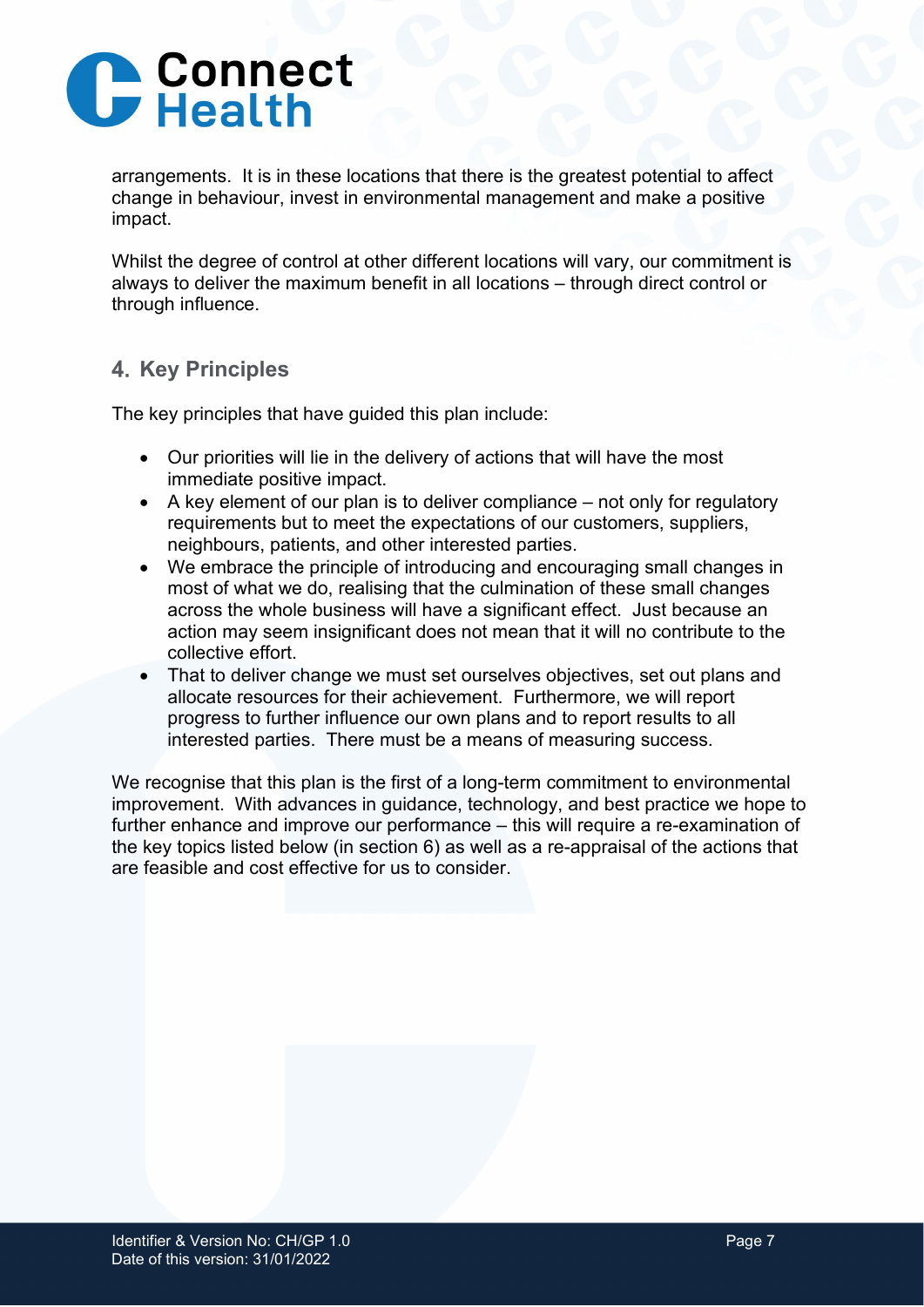

### **Resources, Roles and Responsibilities**

For success in the delivery of this plan roles and responsibilities have been defined and shall be communicated to those listed. An outline of roles and responsibilities and to note persons accountable for the success or otherwise of this plan is given below:

<span id="page-7-0"></span>

| Person/Position/Group          | Role and function relating to the Green Plan             |  |
|--------------------------------|----------------------------------------------------------|--|
| The Board of Connect           | To review and approve the Green Plan – allocating        |  |
| Health                         | resources as required for its successful completion.     |  |
|                                | Monitoring progress and supporting those with            |  |
|                                | responsibilities for its implementation. Considering the |  |
|                                | results of an annual Green Plan progress report.         |  |
| <b>Executive Team</b>          | To accept the Green Plan as agreed by the Board and to   |  |
|                                | implement the actions it contains. Cascade down key      |  |
|                                | actions and responsibilities to members of the Senior    |  |
|                                | Management Team.                                         |  |
| <b>Chief Financial Officer</b> | The member of the Executive Team accountable for the     |  |
|                                | success of the Green Plan                                |  |
| Senior Management              | Responsible for the delivery of key actions and          |  |
| Team                           | deliverables as described within the Green Plan.         |  |
|                                | Collation of key data and information to support the     |  |
|                                | monitoring of progress against KPI. To seek assistance   |  |
|                                | from the Executive Team if required. Accountable for the |  |
|                                | delivery of Green Plan actions.                          |  |
| <b>Director of Finance</b>     | The member of the Senior Management Team who will it     |  |
|                                | to the Executive Team and be responsible for the         |  |
|                                | collation of the annual progress report.                 |  |
| All staff                      | Understand their role and responsibilities as            |  |
|                                | communicated to them from this Green Plan. To act with   |  |
|                                | diligence and care to ensure that the company            |  |
|                                | demonstrates best practice in all elements of            |  |
|                                | environmental management.                                |  |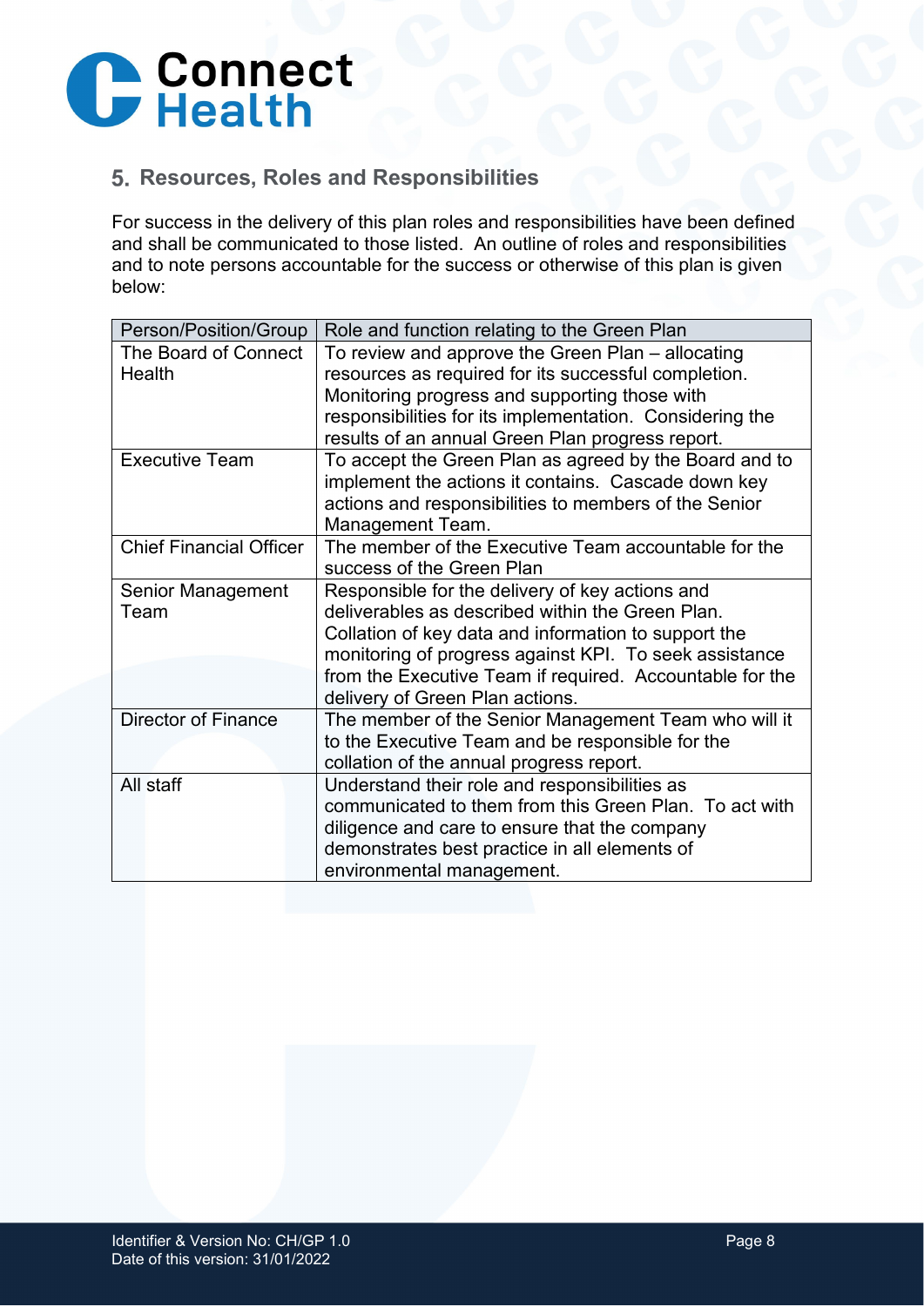

### **Environmental Impacts of Connect Health – With Associated Action Plans**

To establish where our priorities might lie regarding environmental management and resource allocation an exercise has been undertaken to identify what are the key environmental issues and concerns within the organisations and which of these are likely to be having the greatest impact.

Across all topics below, gaps in our current understanding, including gaps in data that reflects performance, have been noted. There is, therefore, a common theme that suggests that we improve data management and performance evaluation. As a result, we will understand if our actions are having a positive impact as well as provide statistics that are reflective of what we are doing and that can be used to demonstrate we are fulfilling the requirements placed on us by this plan and our key stakeholders.

This plan focusses upon the following areas as key to delivering improvements in environmental management:

- Energy Use and associated carbon emissions
- Waste management
- Travel and Transport
- Relationship with suppliers / Procurement

Within each section there is a section on measuring performance. This includes a key performance measure that can be used to summarise trends and performance within these 4 topics. By having these four KPI the company will then be able to illustrate easily progress being made – sharing this within management or with wider personnel as necessary.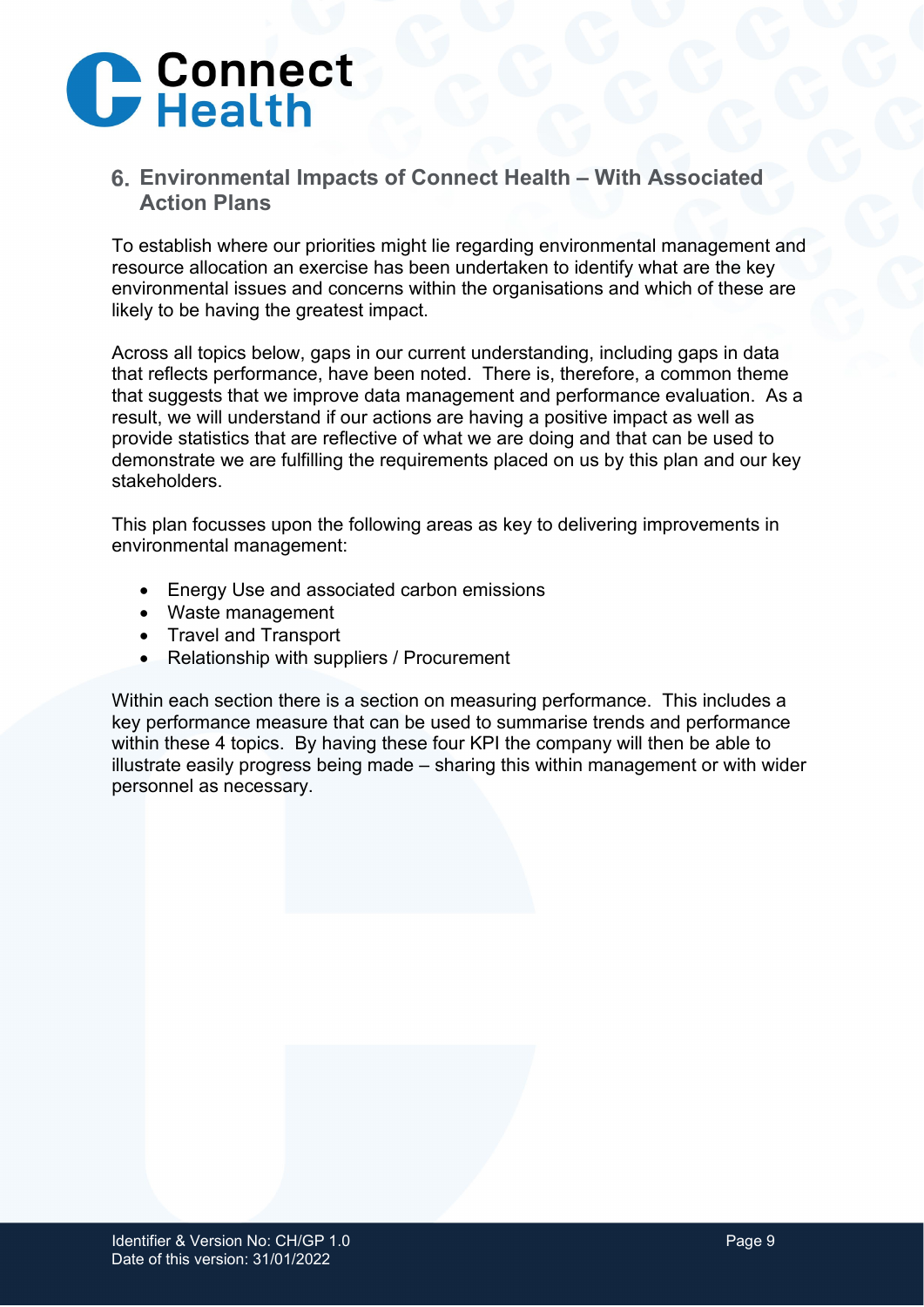

### <span id="page-9-0"></span>**6.1.1 Energy Use and Associated Carbon Management**

Energy consumption and the direct and indirect use of fossil fuels is seen as a significant and concerning issue. Key to this is the contribution energy use makes to the emissions of carbon and other greenhouse gases into the atmosphere. This has the potential to affect the climate and cause disruption to weather patterns, causing further impact on infrastructure, agriculture and areas prone to flooding or sea level rise.

Energy requirements for the business relate primarily to heating, lighting and operation of equipment (such as personal computers). Building use is split between those that have an administrative/managerial function and those that are for service delivery and are used for hosting interaction with patients.

Connect has undertaken an assessment of energy use mix within its premises and the energy consumption is as follows:



For Administrative Buildings (Head office)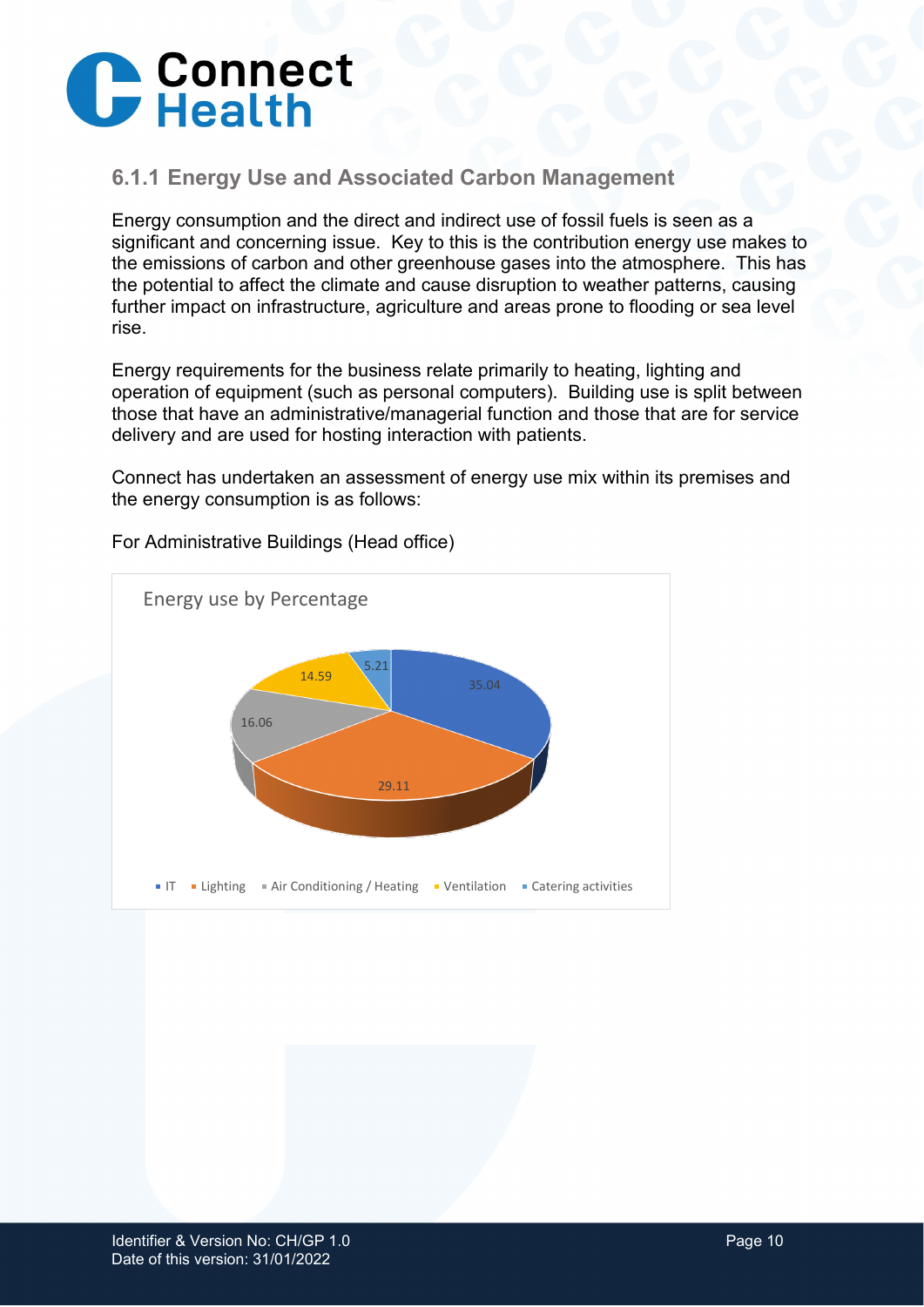## **C** Connect

For Clinical Settings (based on consumption at Dewsbury Health Centre) includes gas and electricity:



The above information was established during the surveys completed as part of the company submission to meet ESOS Phase 2compliance. Whilst now over a year out of date it is likely that this remains a reasonable reflection of energy use in normal operations. Figures for 2020-21 will not be representative given the disruption to service delivery during COVID-19 restrictions.

Interestingly, a Healthcare with Harm<sup>[2](#page-10-0)</sup> report indicated that energy use for heating and cooling accounted for 40% of emissions made in the sector.

The key items to consider (when planning any actions to address energy use) are as follows:

- The provision of heating/ventilation etc is the largest consumer of energy within clinical settings, and is a significant factor within administrative settings.
- IT (including server operations and large numbers of computers) is of greatest significance at head office.
- Lighting use is significant at all locations.
- Staff numbers affect energy use in areas such as catering

Activities take place in a wide range of premises all of which are hired/leased or supplied by or from the client with little or no direct control available to Connect Health. Connect Health does not own any commercial property.

Building use is based on the following types of occupation:

<span id="page-10-0"></span><sup>&</sup>lt;sup>2</sup> Source: healthcare without Harm 2019 report - Health care climate footprint report | Health [Care Without Harm \(noharm-uscanada.org\)](https://noharm-uscanada.org/content/global/health-care-climate-footprint-report)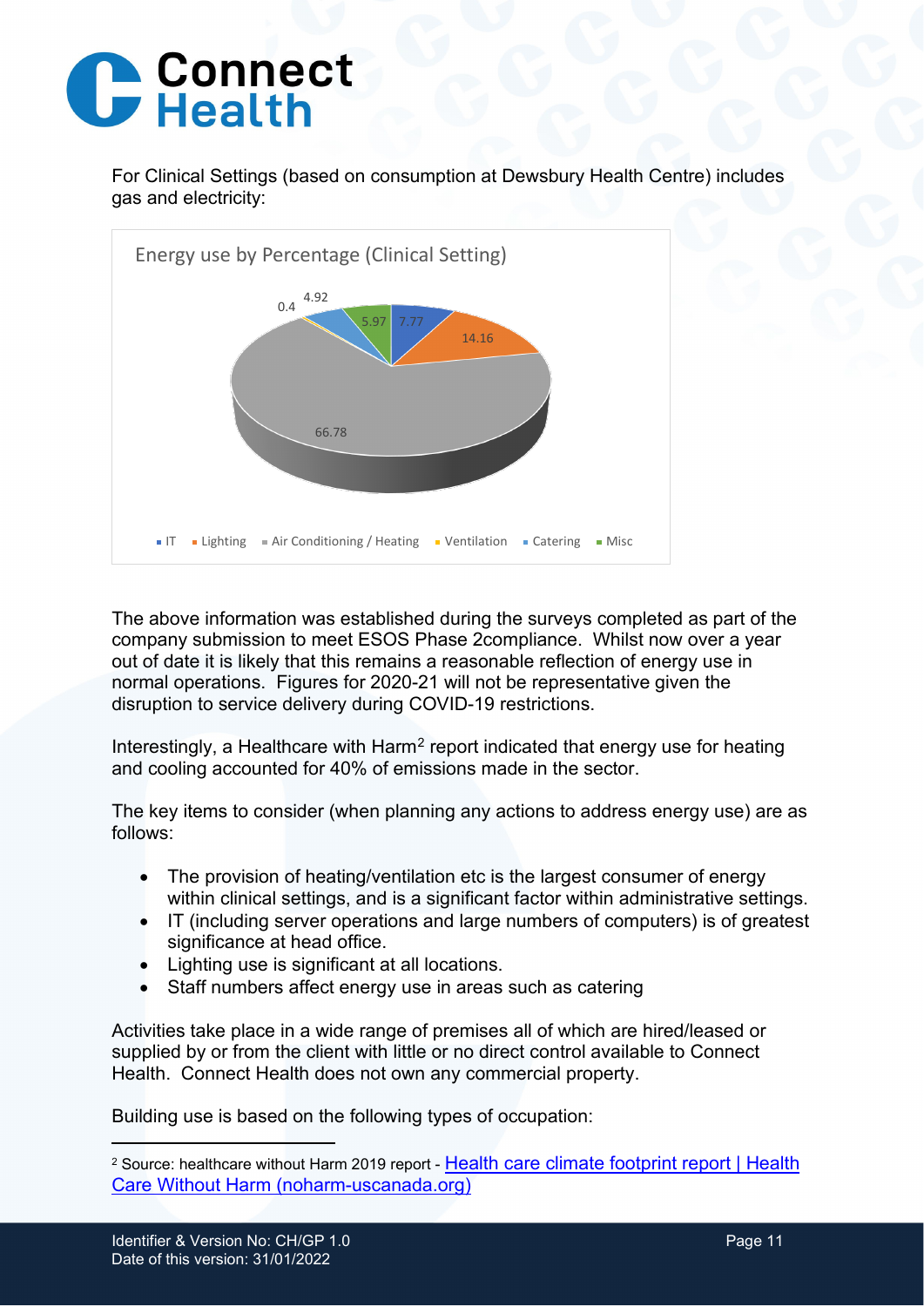# **C** Connect

- Commercial lease (Priority 1)– Connect Health have a lease for sole occupancy of a building or facility. This type of arrangement allows Connect Health to have some flexibility on how the space is used or managed. There will be varying degrees of responsibility between Connect Health and the relevant landlord with regard to investment in infrastructure that may deliver improved energy efficiency. Connect will pay for energy consumption directly. In most cases the main control available to Connect is in how energy may be used. There are currently less than ten properties that are covered by commercial lease (including the head office)
- Lease Connect Health occupies part of a building or facility and pays a proportion of energy costs within rental charges. The level of control may be similar as within the commercial lease but Connect might not enjoy the financial benefits that may be accrued from reducing energy consumption.
- Service Level Agreement when Connect Health have an agreement with a property to use facilities for set number of days/times over a period of time. The space may be shared with other users who occupy it at other times. This relates primarily to spaces within which services are delivered in a clinical setting. A rent may be charged that includes a standard contribution towards utility costs.
- Sessional this is occasions when Connect simply books a session within a space as required. This is on an ad hoc basis and is designed to meet client/patient needs.

Given limitations on changes to physical infrastructure, the following are the likely key actions to be considered when addressing energy use within Connect Health<sup>3</sup>:

- Full engagement of staff and other interested parties programme of awareness and information to change behaviour and make everyone more energy efficient.
- Consideration of energy ratings when purchasing replacement equipment
- Improved control of energy systems such as heating and lighting to ensure it used only when required. Heating and lighting timings and settings to provide suitable working environment without excessive use.
- Where possible, seek tariffs and energy suppliers with high or 100% renewable content

## <span id="page-11-0"></span>**6.1.2 Measuring Energy Use**

Energy consumption in a leased building may be measured – from invoicing and from access to meters etc where available. The costs of energy use within buildings that Connect only partly occupies or for which occupancy is intermittent is extremely difficult or impossible to quantify with any accuracy. It is possible to apply

<span id="page-11-1"></span><sup>&</sup>lt;sup>3</sup> These mirror some of the key recommendations contained with the ESOS report submitted to Connect Health by British Independent Utilities Dec 2020.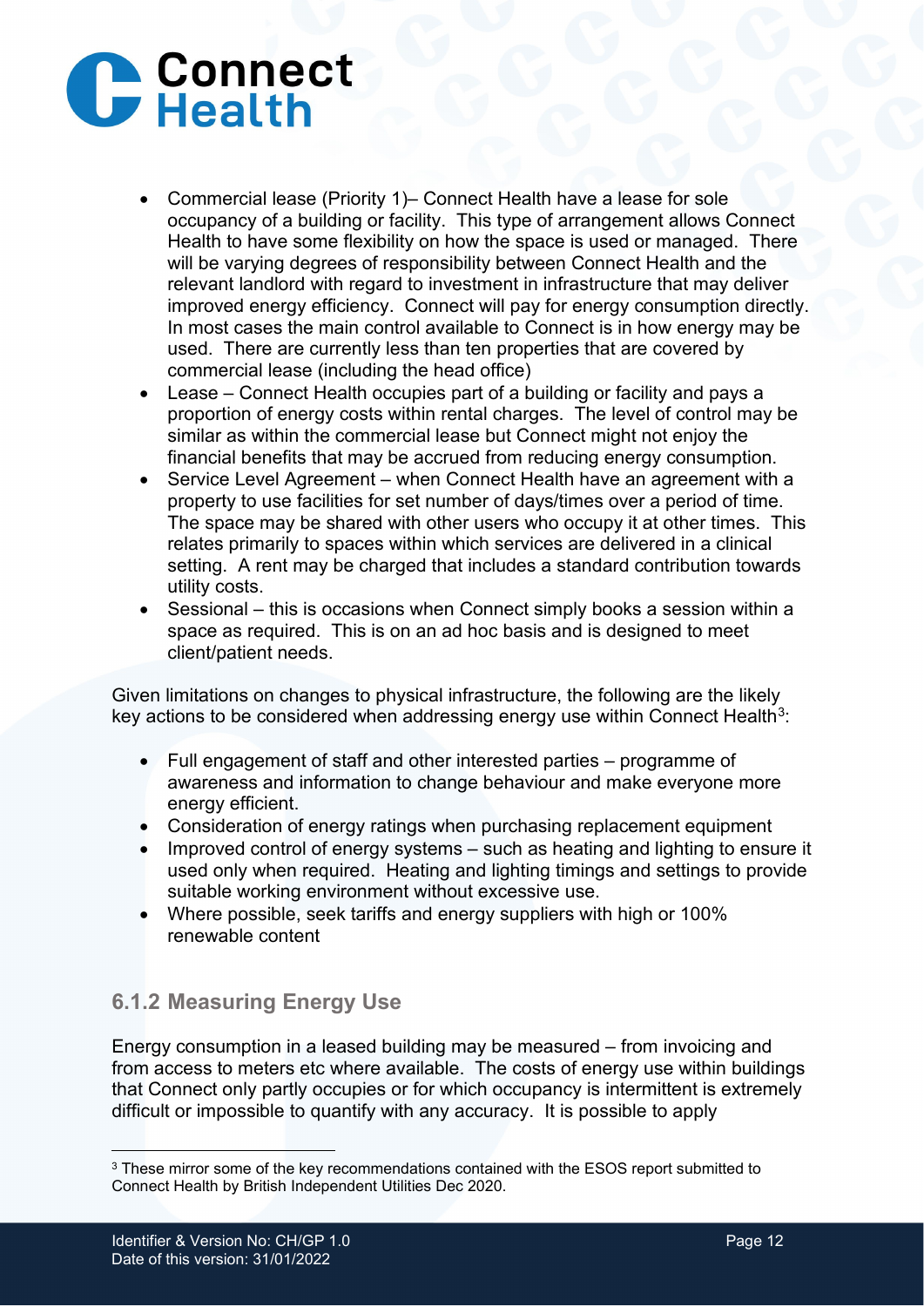

reasonable estimates to what is used and this formed the basis of calculations completed within the ESOS process.

By establishing baseline data on consumption and by also then monitoring this on a regular basis there are two benefits to the company.

- The results of actions can be quickly assessed and monitored to establish what is working and what is not – therefore influencing the priorities given to further actions. Simply, progress against objectives can be assessed.
- With good data being shared within the organisation the general awareness of energy as a business resource that requires careful management improves. With staff awareness a key requirement to improve performance this is a vital tool in the delivery of the Green Plan.

Energy use across the estate has been established and reported within the ESOS process. This provides a picture of energy consumption for 12 months up to March 2020. This remains the most suitable and complete set of data that the company has given that operations were severely affected during the COVID-19 pandemic.

The data within the ESOS reports include estimates as well as information based on invoicing and meter readings that were accessible at the time.

To establish relative energy efficiency it is proposed kWh consumption against activity or head count will be used. Whilst this does not necessarily contribute to absolute figures it will give an indication of trends in performance when deliverables, scale of operations and number of sites might change at a future date.

The effectiveness of the actions noted in the Action Plan below can only be assessed with suitable data.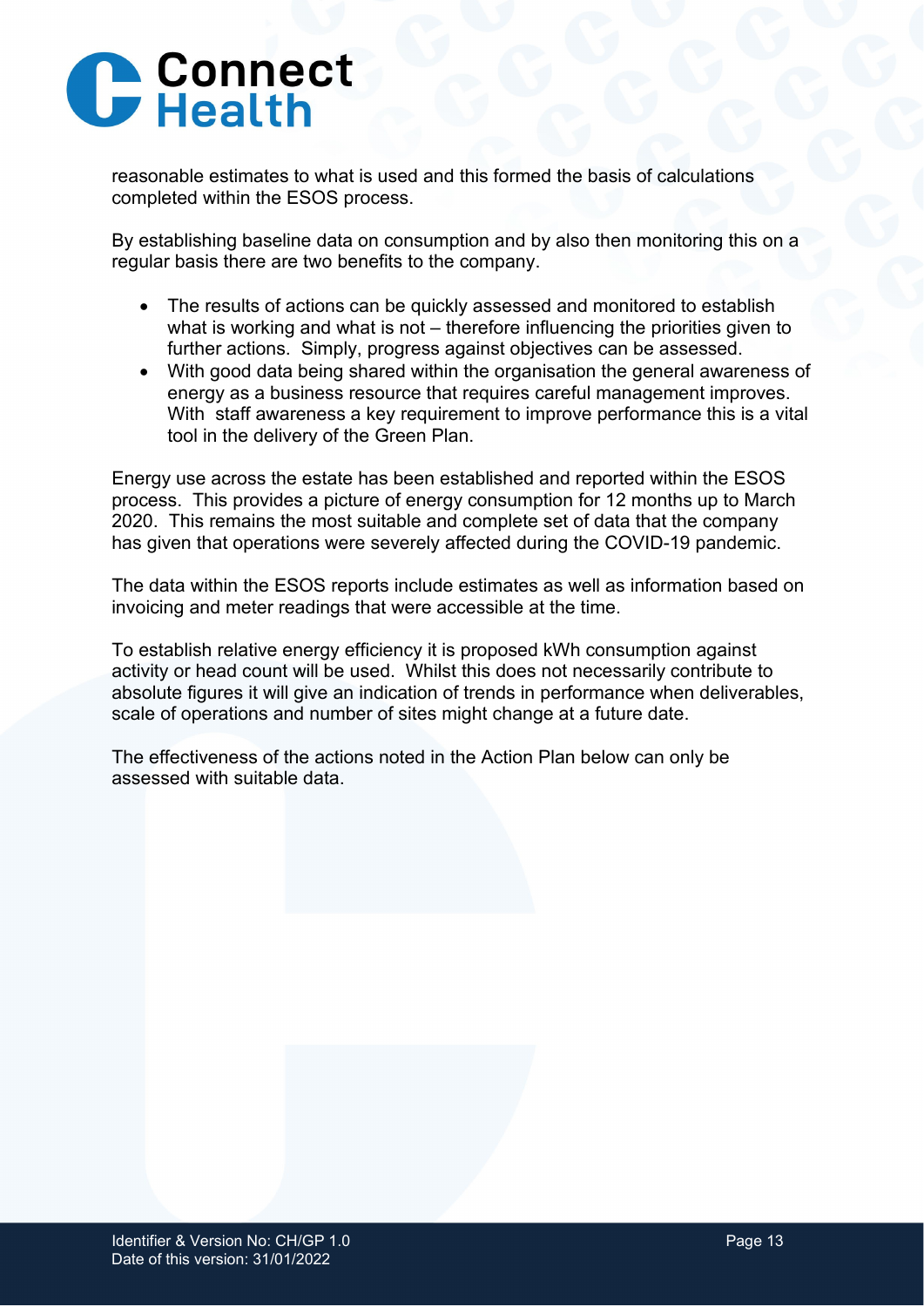

#### **Key Performance Measure for Energy**

Energy performance to be calculated – based on kWh consumption (electricity and gas combined) within P1 class properties per employee. Once the baseline (not COVID-19 year) has been established the company is committed to improving efficiency. kWh use will naturally vary each month with seasons and the seasons – so it is best to compare each month with the same from the previous year.

A total kWh per employee for the year may also be useful – but for monitoring purposes a monthly figure would be best to demonstrate if measures are being successful.

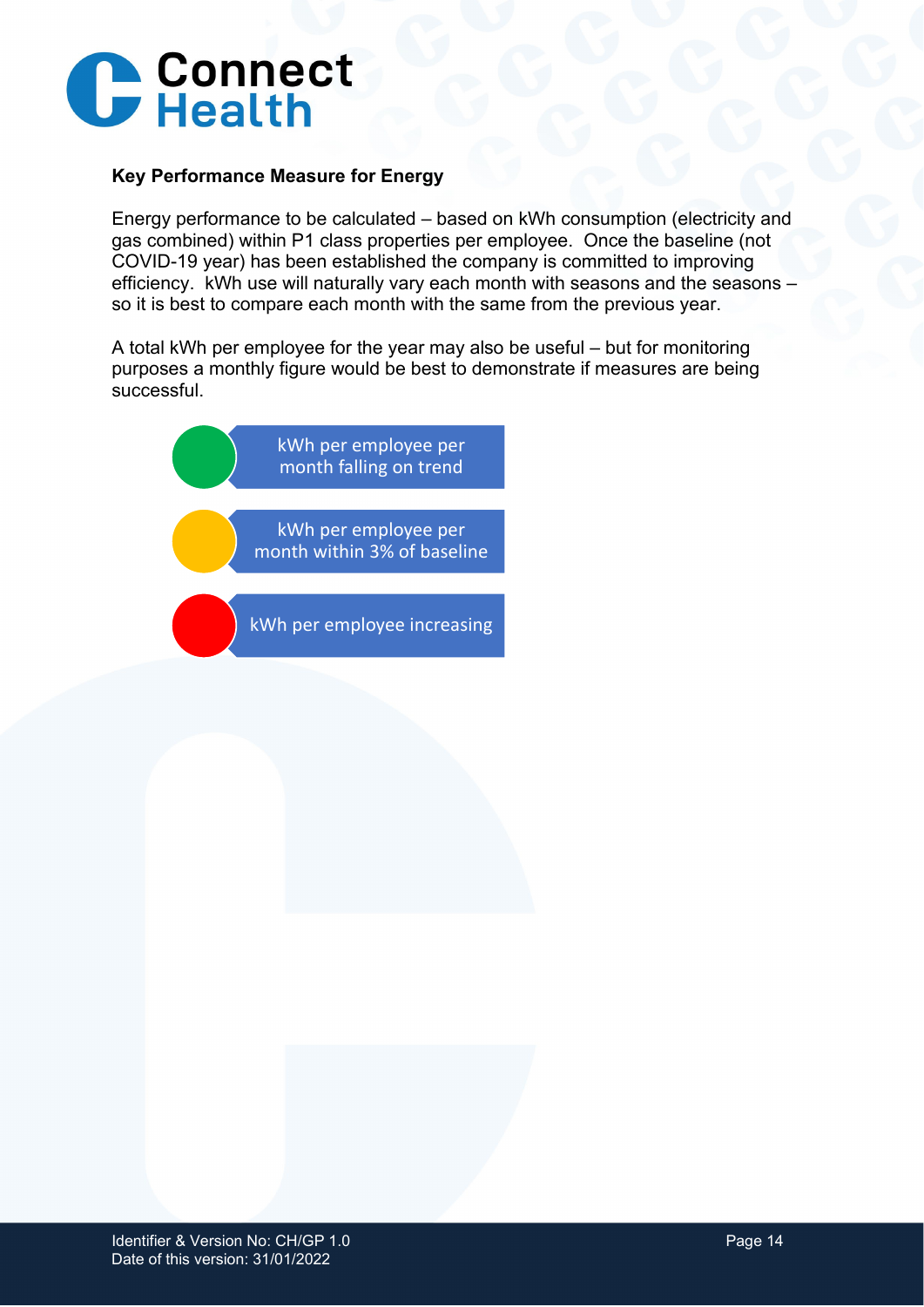

## **6.1.3 Action Plan for Energy Savings and adoption of ESOS Recommendations**

<span id="page-14-0"></span>

| <b>Item</b>    | <b>Action</b>                                                                                                                             | <b>Commentary</b>                                                                                                                                                                                                                                                                                          | <b>Period</b> |
|----------------|-------------------------------------------------------------------------------------------------------------------------------------------|------------------------------------------------------------------------------------------------------------------------------------------------------------------------------------------------------------------------------------------------------------------------------------------------------------|---------------|
| $\mathbf 1$    | Establish mechanism to centrally<br>collate energy data where this is<br>available to Connect Health                                      | This is available within 'P1' properties and to varying degrees in<br>others. Data on both electricity and gas use to be in place where<br>relevant. Maintain data on personnel numbers so a relative level<br>of energy use per head can be calculated as a measure of<br>efficiency.                     | 2021          |
| $\overline{2}$ | Board to make decisions on key ESOS<br>recommendations where these are of<br>most benefit to Connect Health and<br>achievement of targets | These are noted 2a etc below                                                                                                                                                                                                                                                                               | 2021-2024     |
| 2a             | Control mechanisms for heating and<br>lighting to be more reflective of building<br><b>use</b>                                            | This includes setting realistic temperatures, timing so that<br>unoccupied areas are not heated/lit and isolating parts of the<br>system when it is not required. These actions can be delivered<br>with little or no capital outlay but will require improvement in how<br>staff use and control systems. | 2022-2024     |
| 2 <sub>b</sub> | Control mechanisms for air<br>conditioning systems to be reflective of<br>building use.                                                   | This includes setting realistic temperatures, ensuring that there is<br>no conflict with heating systems and that systems are not in use<br>when not required (winter or when no occupancy).                                                                                                               | 2022-24       |
| 2c             | Ensure effective maintenance and<br>inspection of HVAC systems                                                                            | Equipment that is well maintained is more likely to run efficiently.                                                                                                                                                                                                                                       | 2021-24       |
| 2d             | Replace existing lighting (fluorescent)<br>with LED systems.                                                                              | This may require negotiation with landlord                                                                                                                                                                                                                                                                 | 2023-23       |
| 3 <sup>1</sup> | Design and implement an energy use<br>awareness campaign for staff                                                                        | Build upon the work already completed by the Carbon<br>Champions. This would include regular communications to staff<br>on performance, ideas and guidance on being energy aware and                                                                                                                       | 2021-2024     |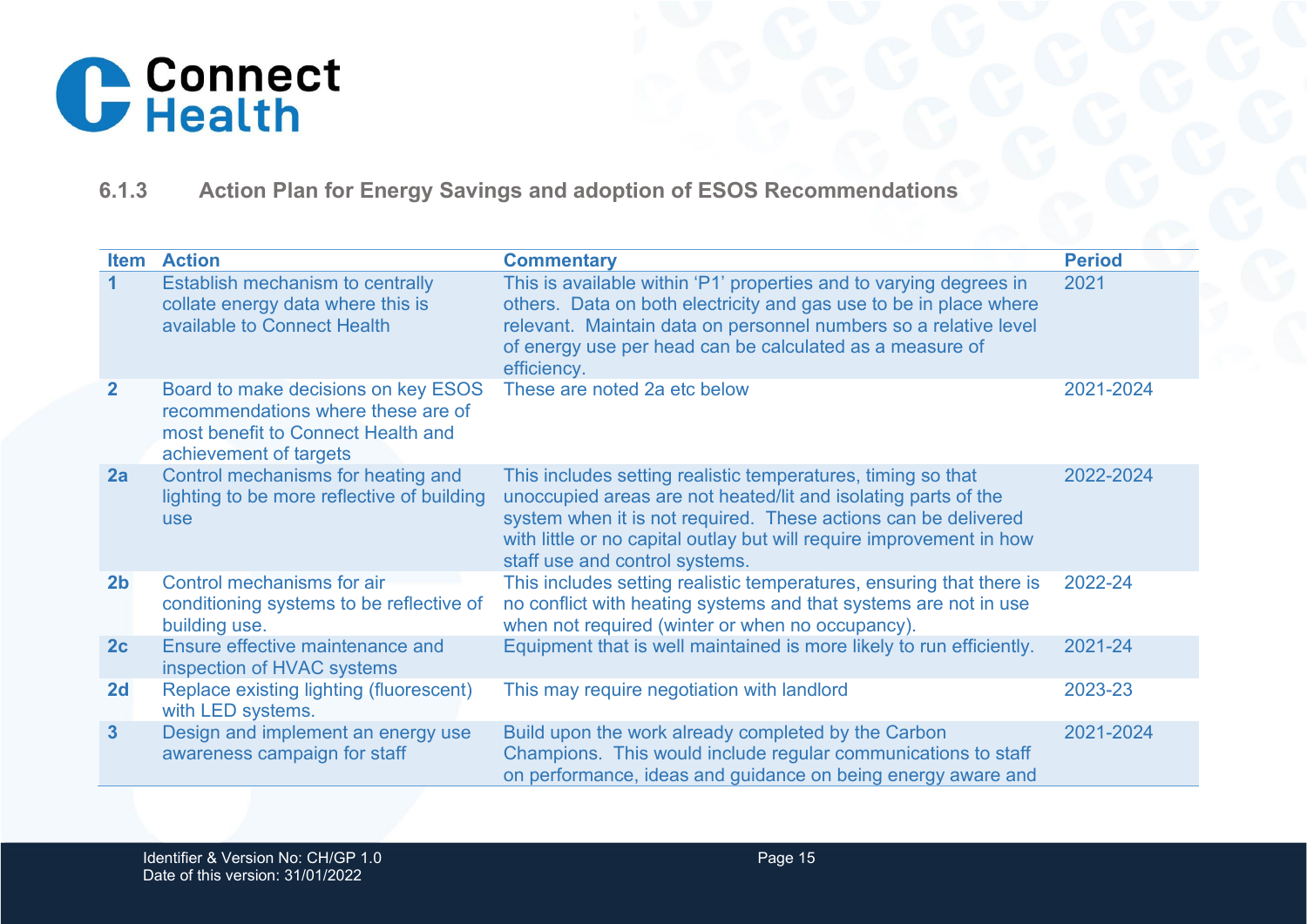

|                                                         | efficiency and provide a forum for all to make suggestions and<br>comments.                                                                                                                                                                                                                                                  |                             |
|---------------------------------------------------------|------------------------------------------------------------------------------------------------------------------------------------------------------------------------------------------------------------------------------------------------------------------------------------------------------------------------------|-----------------------------|
| Seek to combine energy suppliers<br>across P1 locations | By combining supplier across several sites, it may be possible to<br>negotiate improved utility costs. It is also possible that a supplier<br>can be found that offers electricity from purely renewable sources.<br>By using renewable sources of energy 9 electricity) there is a<br>positive outcome on carbon emissions. | As current<br>contracts end |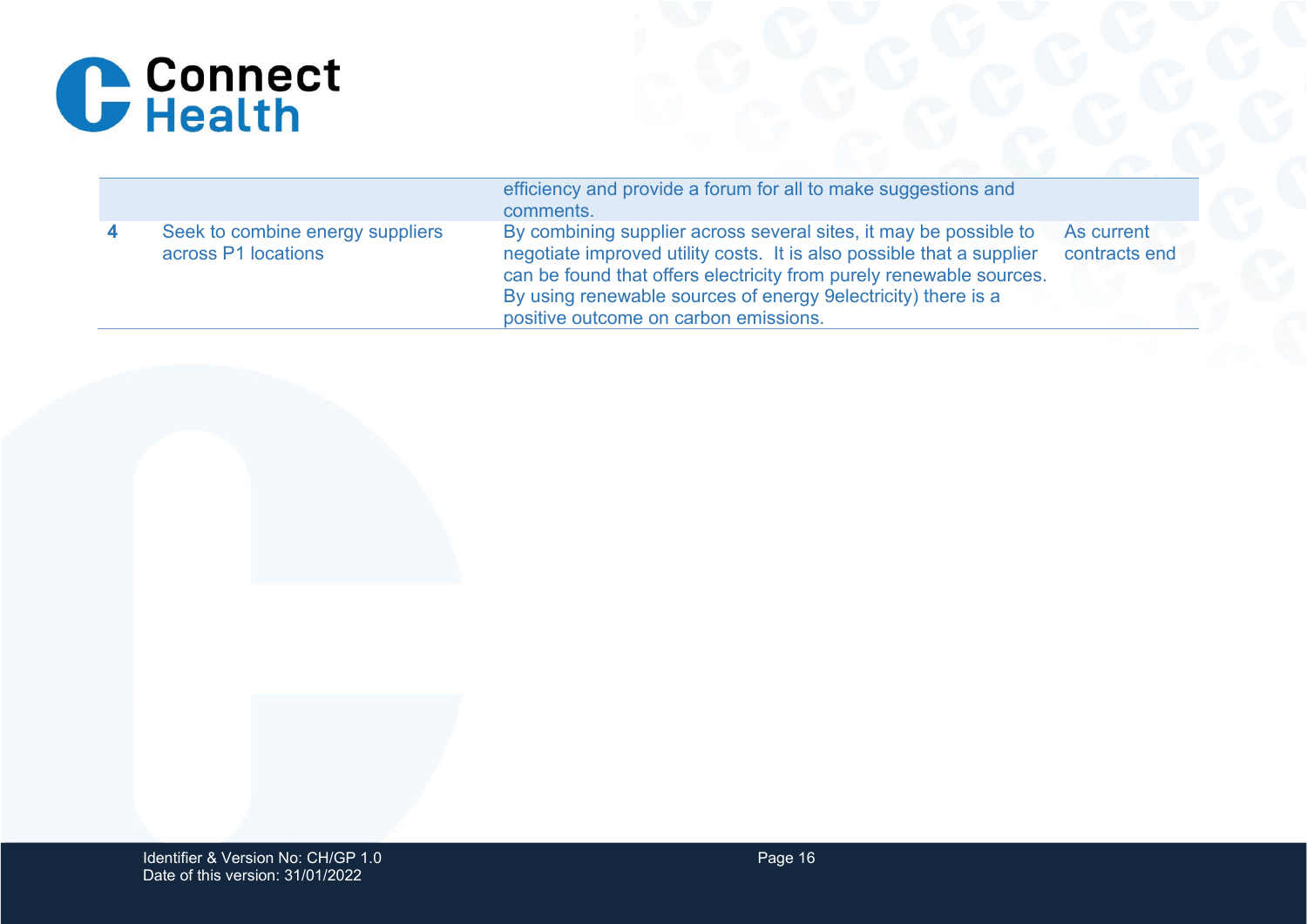

#### <span id="page-16-0"></span>**6.2.1 Waste Management**

All organisations generate waste resulting from of the delivery of their functions and services. Some of the key waste streams generated within Connect Health includes:

- Consumables used in patient support and service delivery. This includes some clinical wastes (bandages, needles, syringes etc) as well as general wastes such as paper, plastics etc. This includes 'sharps'.
- The majority of waste in clinical settings is collected at the point of creation and disposed of by the health trust or landlord – Connect does not arrange for collection
- Waste is collected at 'P1' sites and managed by Connect who have appointed waste contractors for collection and appropriate disposal. Some of this waste is segregated for recycling.

Waste generation represents a loss of resource – materials taken from the environment, used and no longer available. There is environmental impact associated with the sourcing of raw materials, the manufacture and distribution of items and the effect from disposal (landfill) or reprocessing. It is advantageous to make every attempt to minimize environmental impact by considering the waste hierarchy. The waste hierarchy is used to determine both the legal framework for waste management (with an emphasis now on reduction and recycling) and to deliver reduced environmental impact within organisations.



The avoidance of waste generation is the most preferred route to minimising impact – this means seeking ways of using less materials or making products and items last for longer so that the amount of associated waste is reduced. For example, the removal of single use plastic cups, replaced with glass beakers that can be used instead.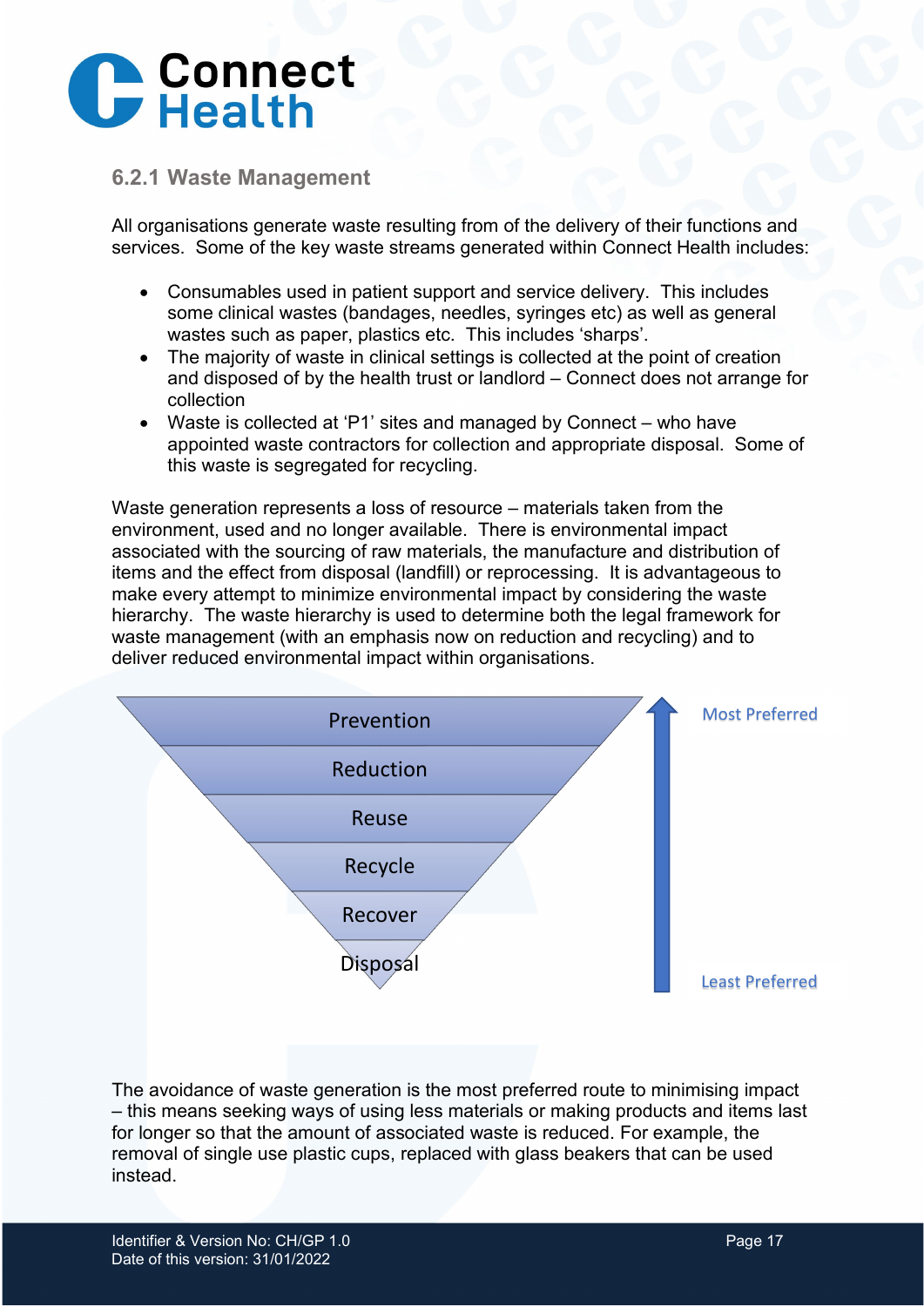

If it is possible to reuse items, then this is the next preferred route – including undertaking repair so that the lifespan of something can be extended. This might, for example, mean cleaning bottles for re-use.

Recycling means that wastes are processed in some way so that they can be made into a new substance or product. This means that the waste must undergo some kind of industrial process that will, itself, have an environmental impact. A good example of this is glass that is re-melted to make new containers. Composting waste food or plant matter is also considered recycling.

Using waste to generate heat or energy (recovery) is preferrable over disposal – but can have significant impacts is the waste is in any way hazardous. Sometimes waste is gasification or pyrolysis that produces gas for energy use.

The least desirable means of dealing with waste is to dispose to landfill or incinerate without any kind of energy recovery.

Some waste streams (plastics in particular) have a more impactful change on the environment – currently around 20% of our waste is plastic and recycling rates (even if they are segregated for recycling) are poor in some areas and for some polymers.

#### <span id="page-17-0"></span>**6.2.2 Measuring Waste Generation**

Only waste that is generated within P1 sites (those within which Connect Health have responsibility for waste management) can be measured. Waste contractors employed must by law provide evidence of waste collected and disposed of and the nature of the disposal route. This will allow collation of waste data across these locations.

At the time of drafting this plan there is no central record being used to collate waste statistics – information from waste contractors is used for the basis of invoicing and not for making improvements in waste management. Therefore, a key action within this plan is to develop robust baseline data on which to then monitor any changes or improvements in waste generation and disposal type.

Simply, the aims of this Green Plan will be to increase the proportion of waste being processed towards the more desirable end of the waste hierarchy, along with an aim of reducing total wastes generated (a reflection of waste prevention).

In developing the waste action plan, the following are the key principles:

- Establishing ratio of waste managed against each of the elements of the waste hierarchy (from disposal through to prevention) as a starting point.
- To introduce actions to both reduce total waste generated and to also develop mechanisms that move waste towards the more desirable end of the hierarchy.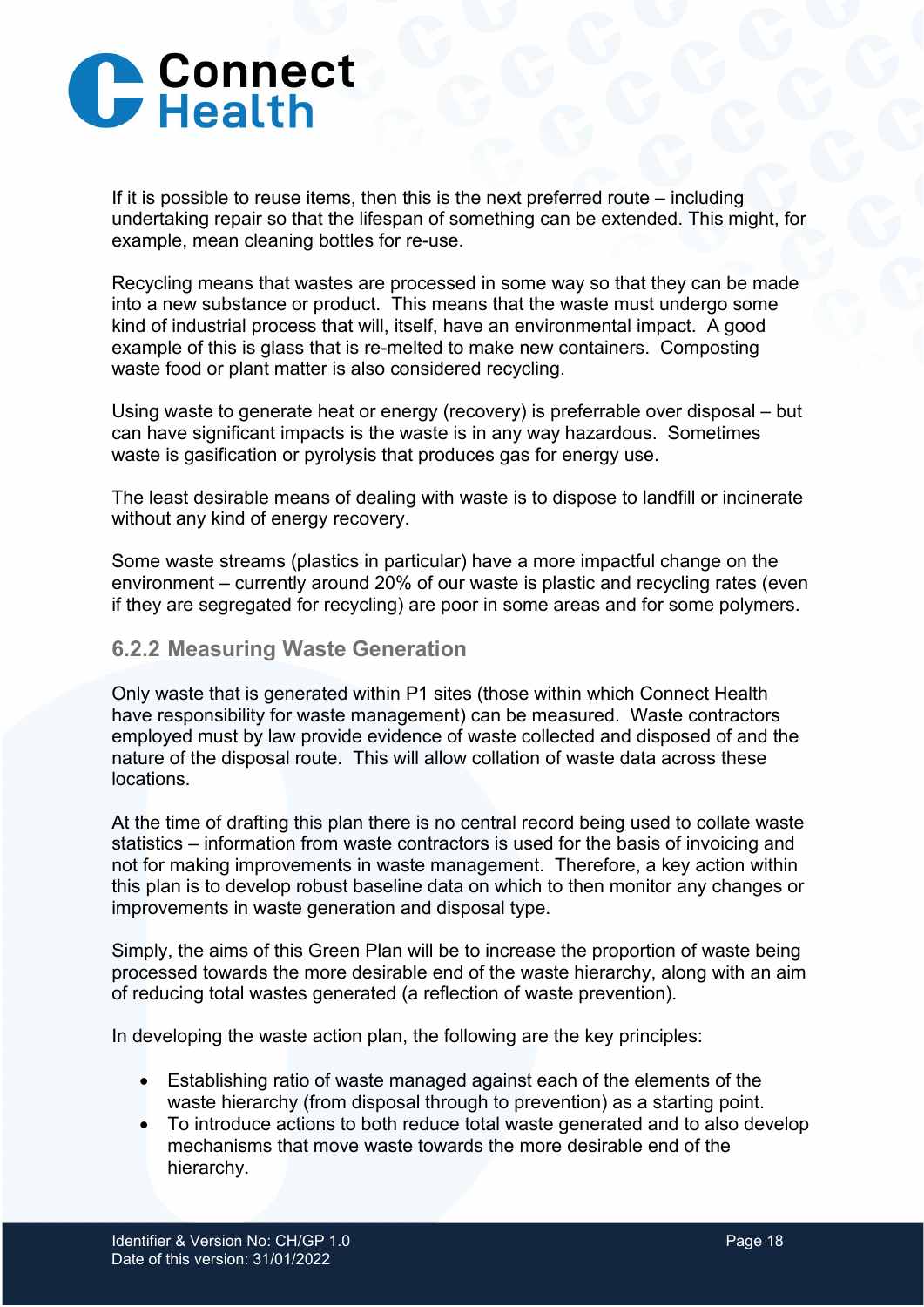

- To work with clients and landlords to influence wider waste management decisions.
- To link in with wider NHS England aims to minimise single use plastics and other items (without compromising patient safety)

#### **Key Performance Measure for Waste**

The key performance figure for waste will be linked to waste generation, given that waste minimization is the most desirable outcome.

Once waste volume baseline can be established for properties under Connect Health control the total waste per employee can be calculated. The key performance indicator here will be that waste generated per employee is falling.

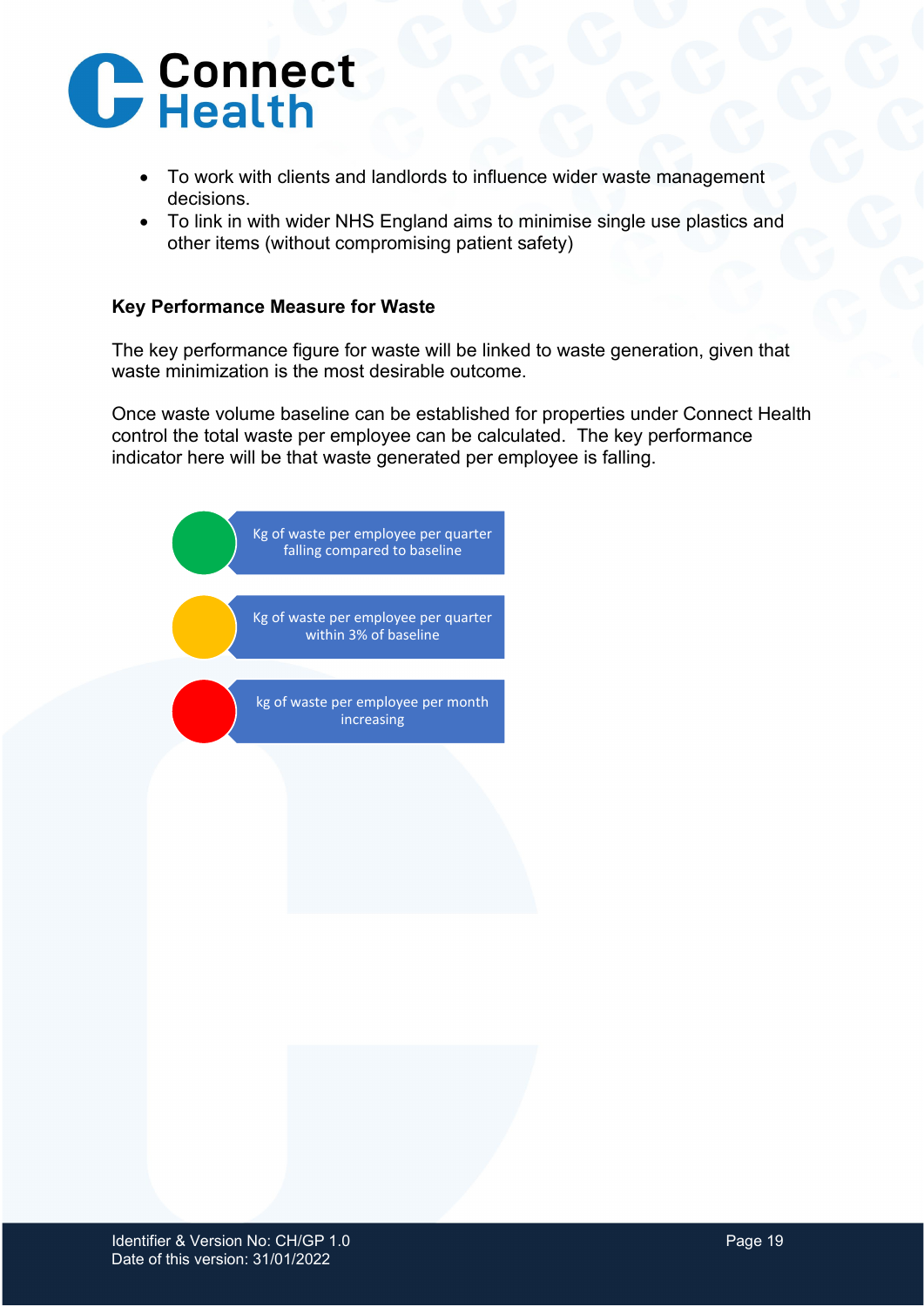

## **6.2.3 Action Plan for Waste Management**

#### Note that clinical decisions and clinical waste streams may be considered separately from the following.

<span id="page-19-0"></span>

|                | <b>Item Action</b>                                                                                                                                                    | <b>Commentary</b>                                                                                                                                                                                                                                                                                          | <b>Period/Target</b><br><b>Date</b> |
|----------------|-----------------------------------------------------------------------------------------------------------------------------------------------------------------------|------------------------------------------------------------------------------------------------------------------------------------------------------------------------------------------------------------------------------------------------------------------------------------------------------------|-------------------------------------|
| $\overline{1}$ | Establish mechanism to centrally<br>collate waste data where this is<br>available to Connect Health                                                                   | This is available within 'P1' properties. Data should establish<br>volumes of waste being generated and proportion being sent for<br>recycling/disposal etc. Maintain data on personnel numbers so a<br>relative level of waste generation per head can be calculated as a<br>measure of efficiency.       | 2021                                |
| $\overline{2}$ | Based on baseline data, undertake<br>actions to both reduce total waste<br>generated and increase proportion<br>processed towards preferred end of<br>waste hierarchy | These are noted 2a etc below                                                                                                                                                                                                                                                                               | 2021-2024                           |
| 2a             | Remove all single-use plastic items<br>from use where this is practical and<br>does not impact patient safety or<br>sanitary arrangements                             | This might, for example, include removal of single use plastics in<br>catering (cups, straws, plates etc), office consumables (such as<br>wrapping and packaging) and items used within service delivery.<br>Alternatives to plastics will be sought. Set target to remove single<br>use plastics by 2024. | 2024                                |
| 2 <sub>b</sub> | Zero waste to landfill                                                                                                                                                | Work with waste contractors so that all wastes generated within<br>the business are all either recycled or are used for waste<br>recovery. This may require investment in infrastructure to allow<br>for improved segregation to facilitate recycling. (note that sharps<br>and clinical waste is exempt)  | 2022                                |
| 2c             | Waste volume reduction                                                                                                                                                | Through staff training and awareness ensure that waste is<br>reduced – include removal of unnecessary printing, reuse of                                                                                                                                                                                   | 2021-24                             |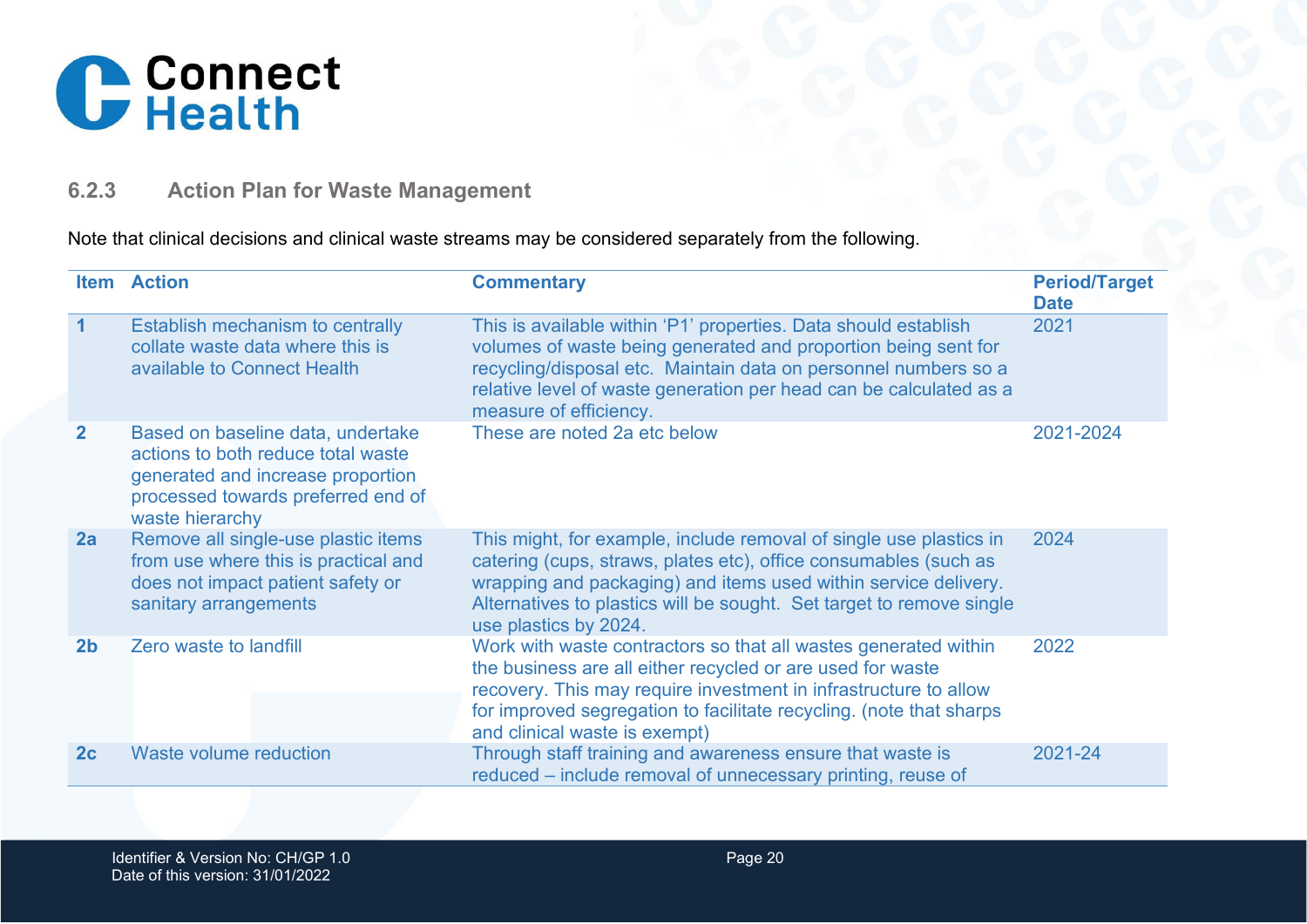

|    |                                                                                                               | cups/cutlery, limit issue of office consumables and maximise use<br>of equipment/consumables prior to disposal.                                                                                                                                 |           |
|----|---------------------------------------------------------------------------------------------------------------|-------------------------------------------------------------------------------------------------------------------------------------------------------------------------------------------------------------------------------------------------|-----------|
| 2d | Procurement policies to encourage<br>steps towards closing the recycling<br>cycle and to reduce waste arising | Seek suppliers who can provide goods using recycled and<br>recyclable content. Influence procurement decisions to purchase<br>items that are linked to reuse and repair as opposed to recycle<br>and disposal. (See section 6.4.1 of this plan) | 2023-23   |
| -3 | Design and implement a waste<br>awareness campaign for staff                                                  | This would include regular communications to staff on<br>performance, ideas and guidance on being waste aware and<br>efficiency and provide a forum for all to make suggestions and<br>comments.                                                | 2021-2024 |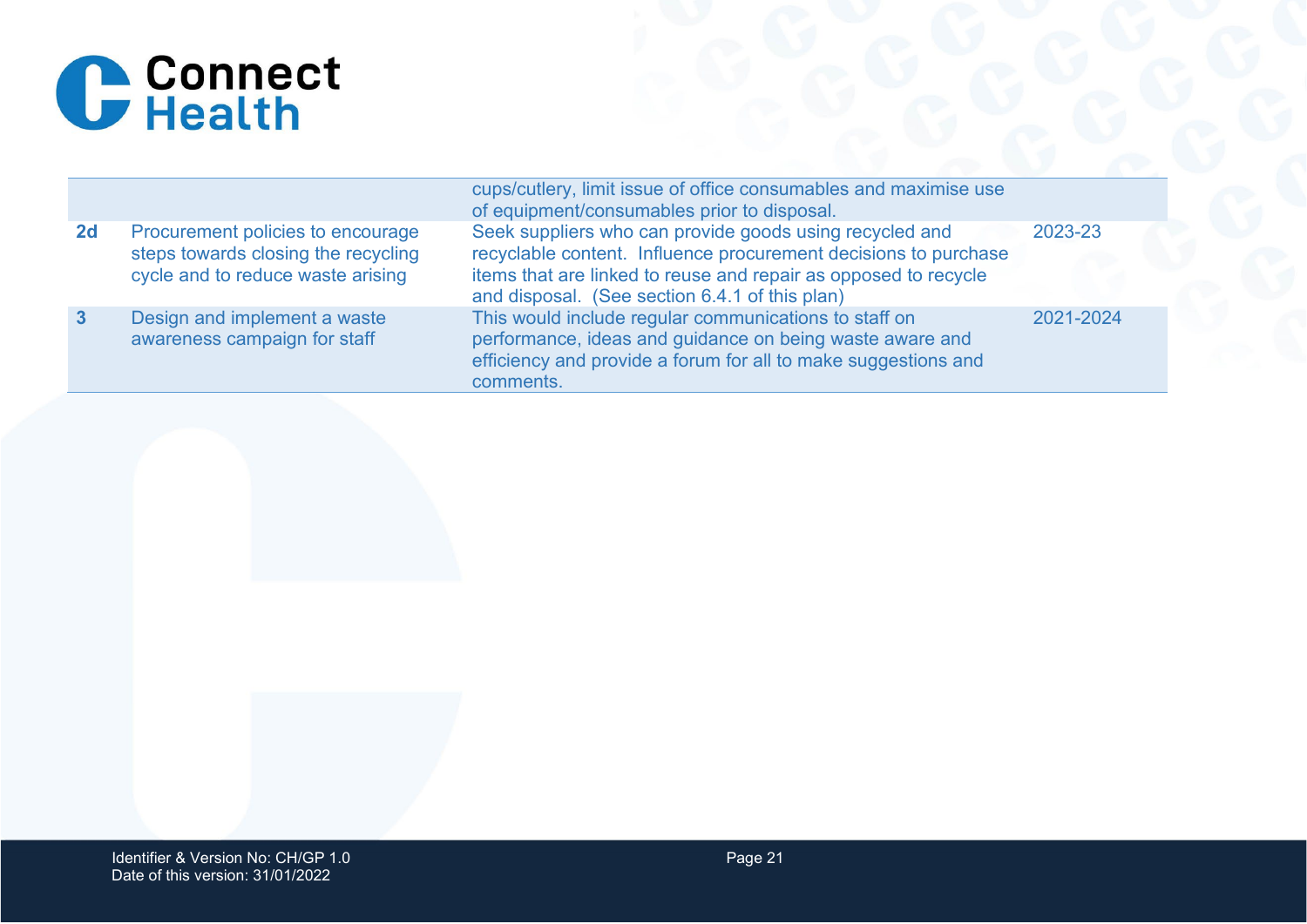

#### <span id="page-21-0"></span>**6.3.1 Travel and Transport**

With a requirement placed on staff to visit client and patient locations throughout the UK, as well as a management team spread across the county, travel has become a necessity. Despite the development of some virtual and on-line services during the COVID-19 pandemic face-to-face work will continue to be our primary means of delivering patient services. Travel is unavoidable.

Nearly all journeys by car are undertaken in personal vehicles with a claim for the mileage made to the company. The policies regarding claimable mileage are contained within an HR policy document, ref HR2.0 latest version 1<sup>st</sup> May 2020. The policy focusses on the claim process and how claims are approved but does not include any incentives for changes in travel behaviour. There is an incentive to carshare – as taking a colleague on a journey can increase the allowable claim against the miles covered.

The company, in efforts to increase car sharing, provides reduction in car parking costs for those members of staff who commute on a car sharing basis.

Whilst travel may be unavoidable, it is possible to consider the means of travel and to mandate or encourage more sustainable forms of transport.

#### <span id="page-21-1"></span>**6.3.2 Travel and Environmental Impact**

Travel generated direct and indirect carbon emissions – either from use of internal combustion engines in cars/buses or from use of public transport options such as train. Environmental impact is associated with emissions – such as CO2, particulates and Nitrous oxide. These can have a damaging effect on the environment and on health.

The means of travel will have an impact on the potential environmental impact, with each mode having a measurable effect. The following summarises the various means of travel impact: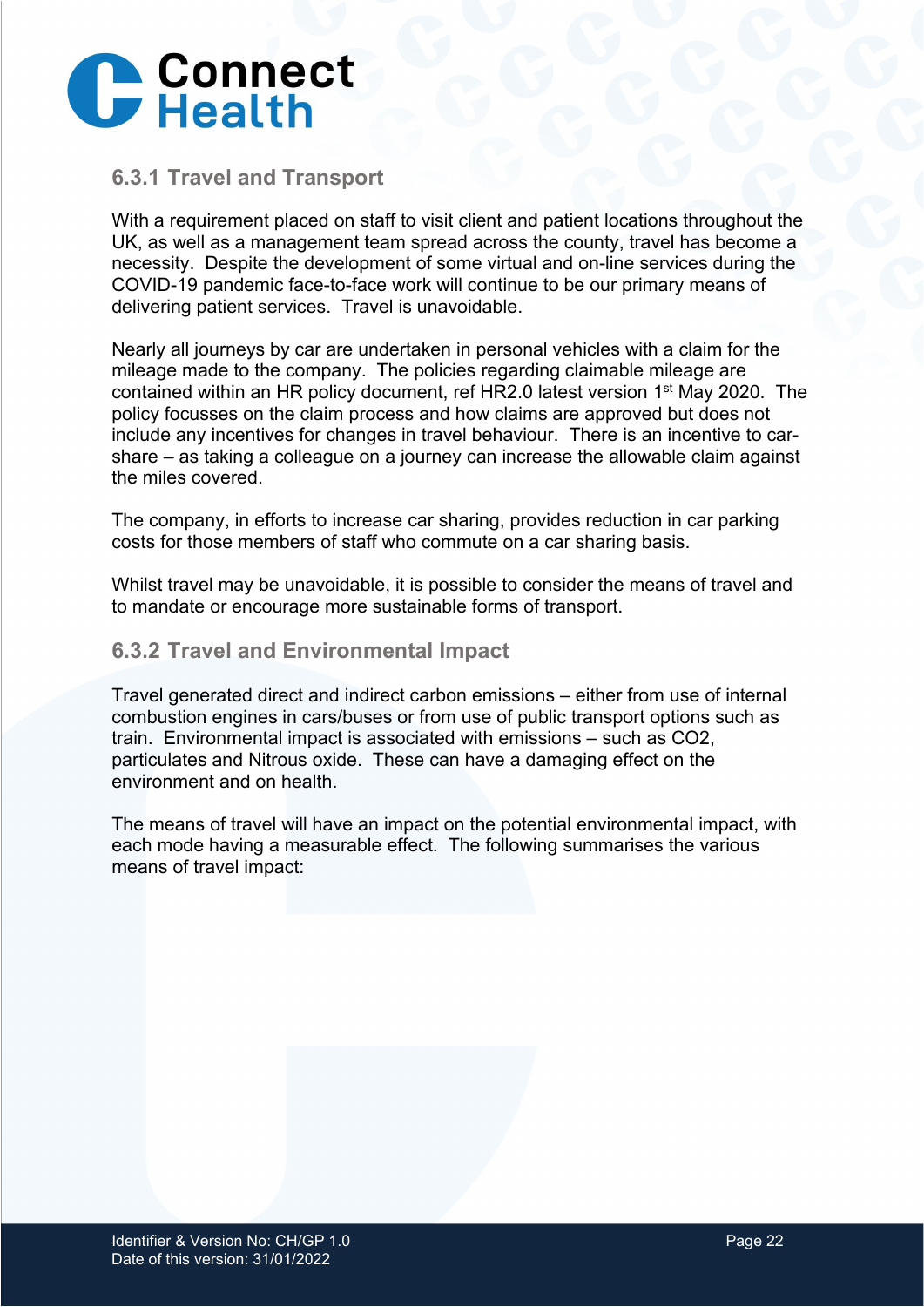## C Connect



Source: DEFRA Greenhouse Gas Conversion Factors 2019

Travel, and car use in particular, accounts for a significant part of the environmental footprint of Connect Health. The ESOS process identified that car use for business purposes (not commuting) accounted for over 380,000 miles and costs to the company of over £170,000. This equated to over 105 tonnes of carbon emission equivalent.

Currently, all staff can travel as part of their duties and claim expenses according to mode and distance. Expense claims must first be approved by an employee's line manager before payment is made. Some members of staff (clinicians in particular) will undertake considerable amounts of travel to delivery services at client premises etc. Travel and claiming expenses are noted in a policy document. The policy document does not currently require any member of staff to consider environmental impact or to choose modes of travel with less CO2 emissions, for example. (Note that travel policies are justifiably being adapted during time of COVID-19 restrictions).

Some simple measures can have significant impact on environmental effect. Changing the mode of travel, from a car to a bus, for example can reduce CO2 emissions by over 40%. Care must be taken that by moving to a new mode the benefits are not lost on arrival – for example, travelling by train to a location and taking a taxi for a short journey at the end.

It is recognised that travel mode and operational effectiveness tie closely together and that public transport options are not always compatible with meeting service delivery requirements. However, where practical, these other options need to be considered and need to be encouraged if possible.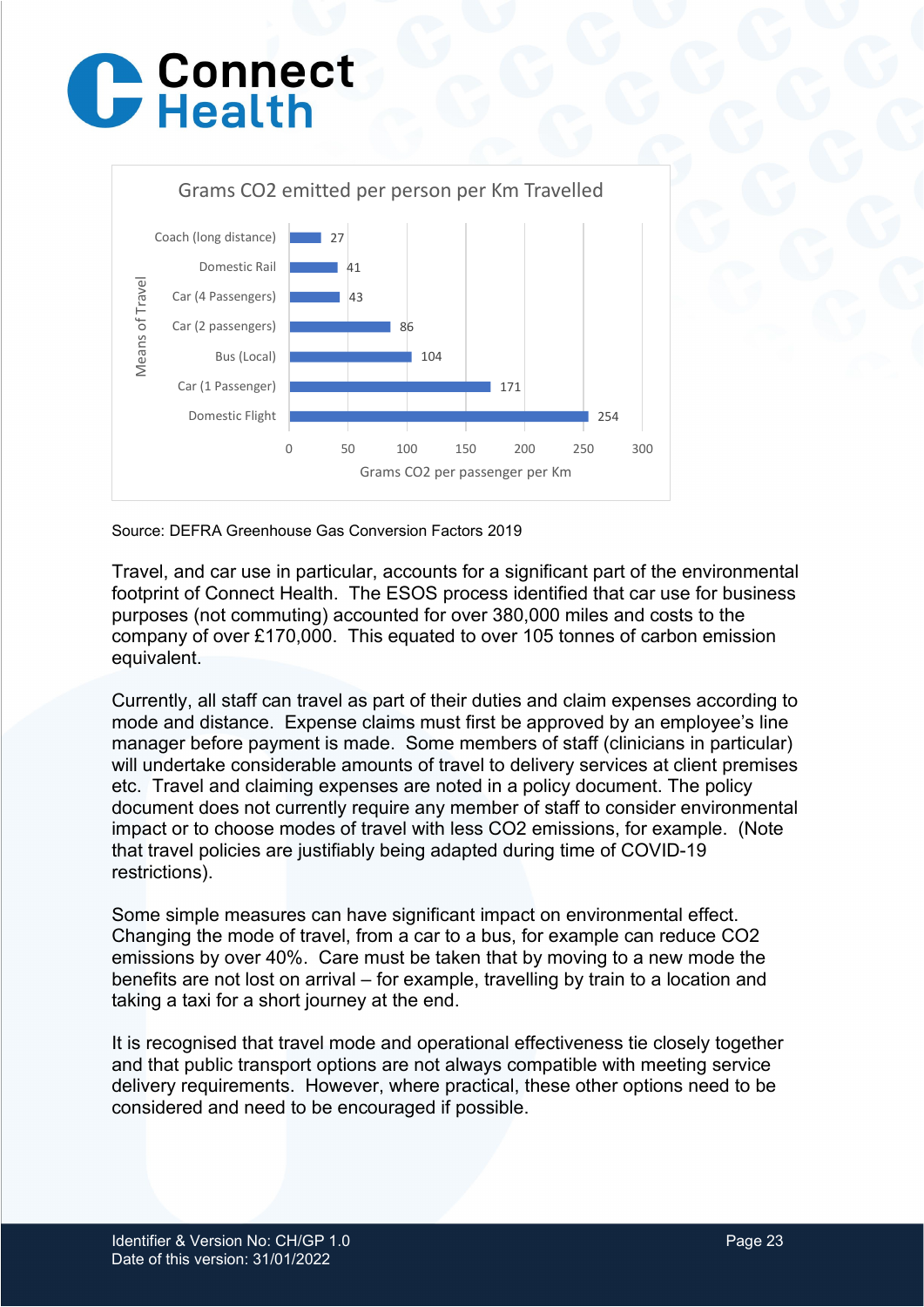

### <span id="page-23-0"></span>**6.3.3 Measuring Travel and Environmental Impact**

Currently mileage and expenses claims provide a route to gathering data on the potential environmental impact of this activity. All journeys that are not home-tooffice (regular commute) are claimable. This will hide some data on regular commute journeys. Data that was gathered for the ESOS exercise should now be collated on a regular basis and refined in several ways to indicate if change is occurring and to allow a measure of environmental impact to be calculated.

The company also has a contract with Hays Travel and Enterprise Car Rental. Both these companies will be able to supply data on travel completed and, in some cases, include CO2 emission calculation.[4](#page-23-1)

#### **Key Performance Measure for Travel and Transport**

Of the seven noted travel types, 5 are seen of increased desirability. Simply a measure of the percentage of travel claim miles against the different modes can be used to measure change in modal type.

The percentage will be:

- Percentage of travel miles on Coach, rail, Car share or local bus against
- Percentage share of miles in car (single driver) and flights



<span id="page-23-1"></span><sup>4</sup> Note that the basis for Carbon Emission calculation varies across different organisations and a decision may be required within Connect on how this is to be determined within the company.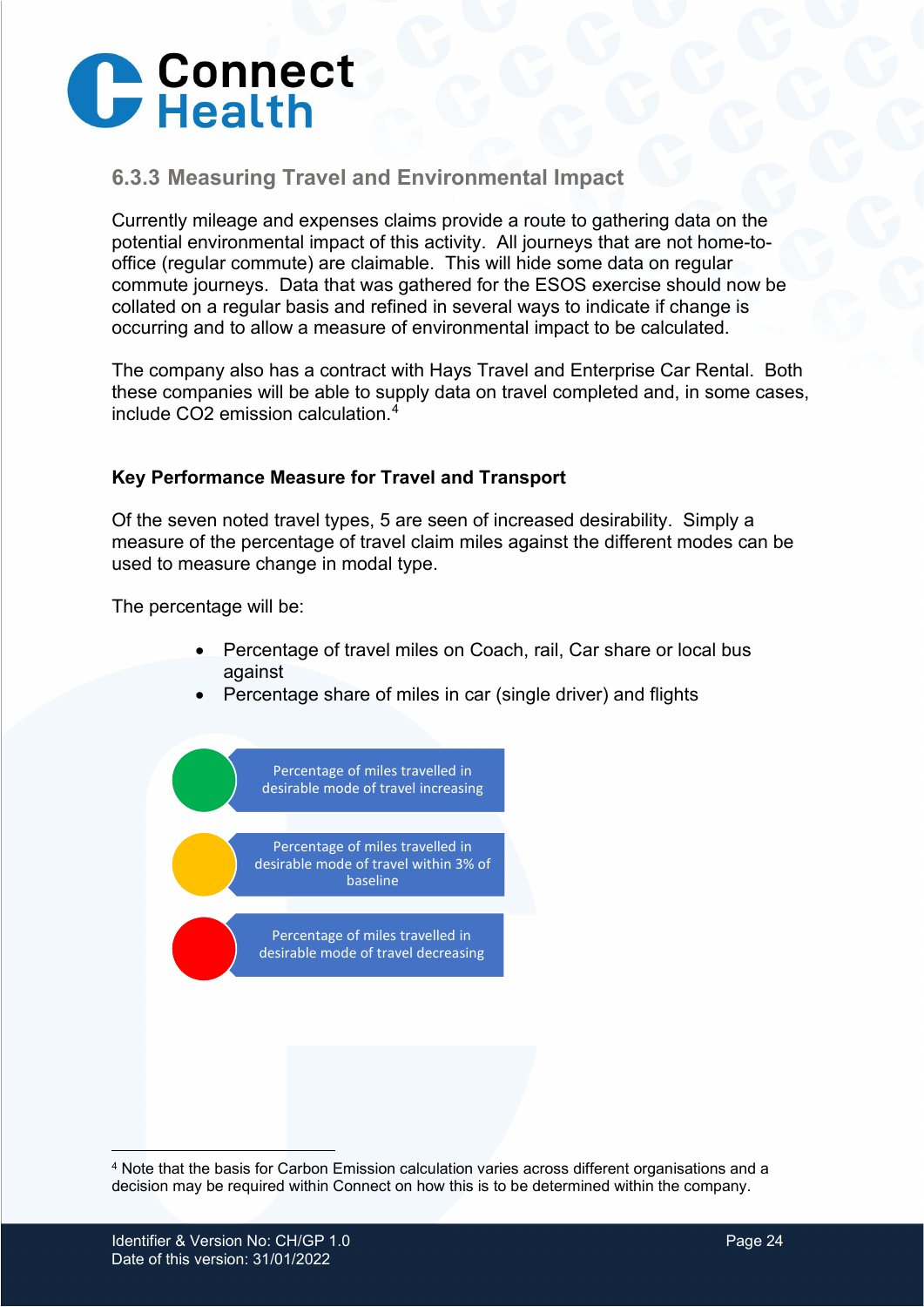

## **6.3.4 Action Plan for Travel**

<span id="page-24-0"></span>

| <b>Item</b>    | <b>Action</b>                                                                                     | <b>Commentary</b>                                                                                                                                                                                                                                                                     | <b>Period</b> |
|----------------|---------------------------------------------------------------------------------------------------|---------------------------------------------------------------------------------------------------------------------------------------------------------------------------------------------------------------------------------------------------------------------------------------|---------------|
| 1.             | Establish mechanism to centrally<br>collate environmental impact of travel                        | This can include car mileage (by car type), public transport<br>distances etc. Data on each mode of travel to be collated. Aim<br>will be to calculate average CO2 emissions per passenger per<br>Km throughout the company.                                                          | 2021          |
| $\mathbf{2}$   | Modal shift in transport                                                                          | Undertake actions to encourage and require change in mode of<br>travel where this is not impacting operational effectiveness. Aim<br>to reduce CO2 emissions per Km travelled.                                                                                                        | 2021-2024     |
| 2a             | Encourage further car sharing (for<br>commute and for visiting sites)                             | Simply by increasing vehicle capacity has an immediate and 50%<br>reduction in travel impact                                                                                                                                                                                          | 2022-2024     |
| 2 <sub>b</sub> | Seek options for public transport use<br>where practical and effective                            | Consider staff appointments and service delivery alongside travel<br>options.                                                                                                                                                                                                         | 2022-24       |
| 2c             | Encourage use of vehicles that have<br>reduced emissions - such as hybrid or<br>electric vehicles | This may include additional financial incentive for those members<br>of staff with access to such vehicles. When hiring a vehicle<br>consider those with lower emissions or offer a hybrid/electric<br>option. (note that Enterprise Car Club offers hybrid and electric<br>vehicles) | 2021-24       |
| $\mathbf{3}$   | Design and implement a travel<br>awareness campaign for staff                                     | Build upon the work already completed by the Carbon<br>Champions. This would include regular communications to staff<br>on performance, ideas and guidance on being aware of the<br>environmental impact of travel and provide a forum for all to make<br>suggestions and comments.   | 2021-2024     |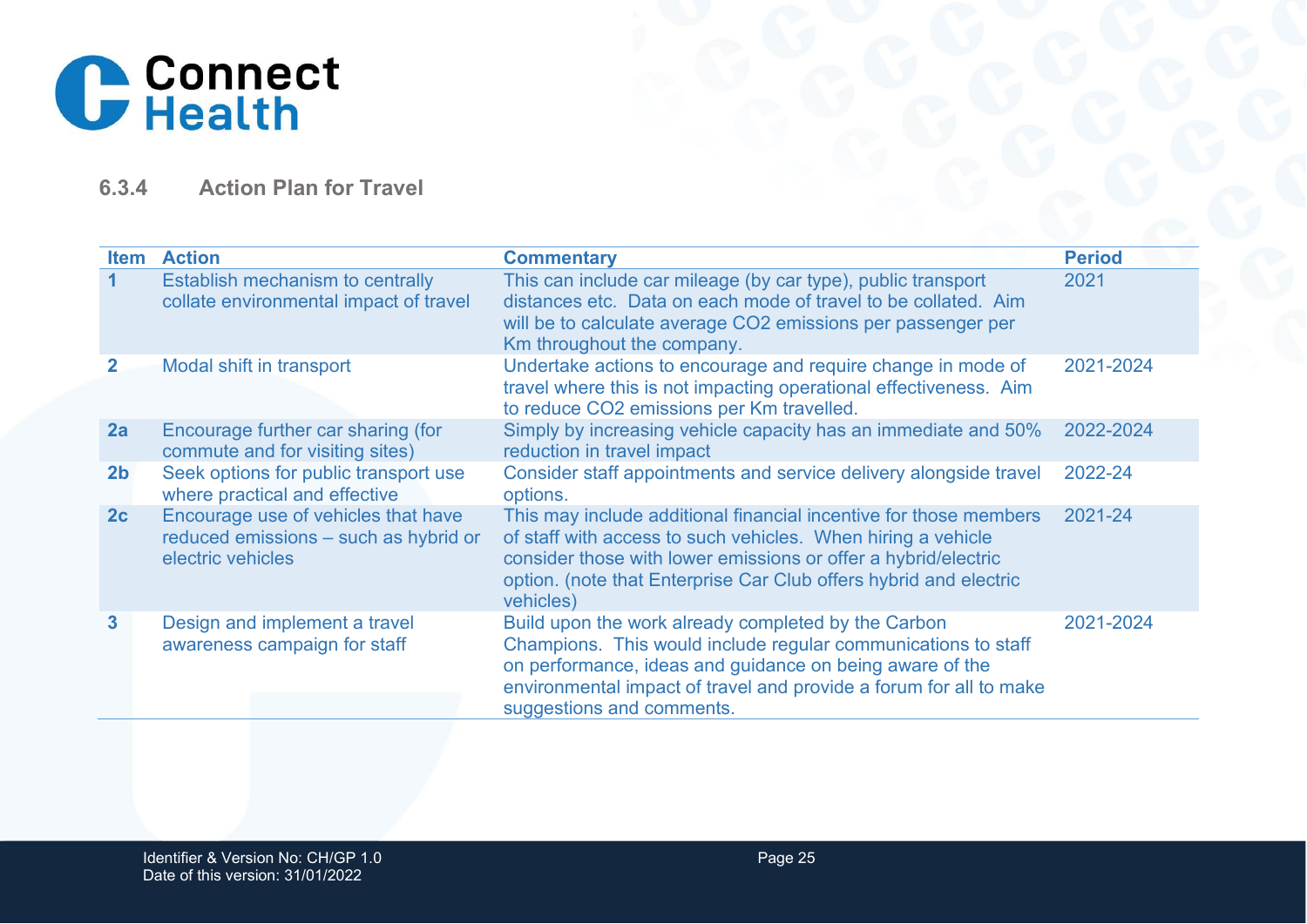

#### <span id="page-25-0"></span>**6.4 Procurement**

The company has in place the following key processes that affect what is purchased and if environmental considerations are considered:

- Supplier onboarding process that seeks to establish some environmental consideration in the selection and approval of suppliers of goods and services.
- Supplier onboarding documentation suppliers are asked to provide a wide range of information prior to awarding any contract or rights to supply. These questions include some element of sustainability.
- Procurement Policy which outlines some key requirements reflected in the onboarding processes but also asks for consideration of environmental impact when making purchasing decisions.

Deciding on which companies can supply and requiring them to consider environmental performance can have a positive effect on the outcome within Connect Health. This is primarily a means to influence suppliers and can filter improvement along the procurement chain. For example:

- Asking suppliers to supply goods that have improved environmental performance, for example:
	- $\circ$  Procuring equipment that may be energy efficient,
	- o Goods that may be made from recycled content or be designed for easy recycling.
	- o That minimise packaging or offer packaging that is easy to recycle
	- o That use less plastics or other items that are more difficult to dispose of
- Consider delivery frequency and storage to minimise the environmental impact of distribution (avoid delivery of small quantities and try to combine several items together into a single delivery)

To affect such processes and to begin the reduction in the impact associated with the goods we buy, our procurement policies will change to influence both our decisions and the activities of those who supply us.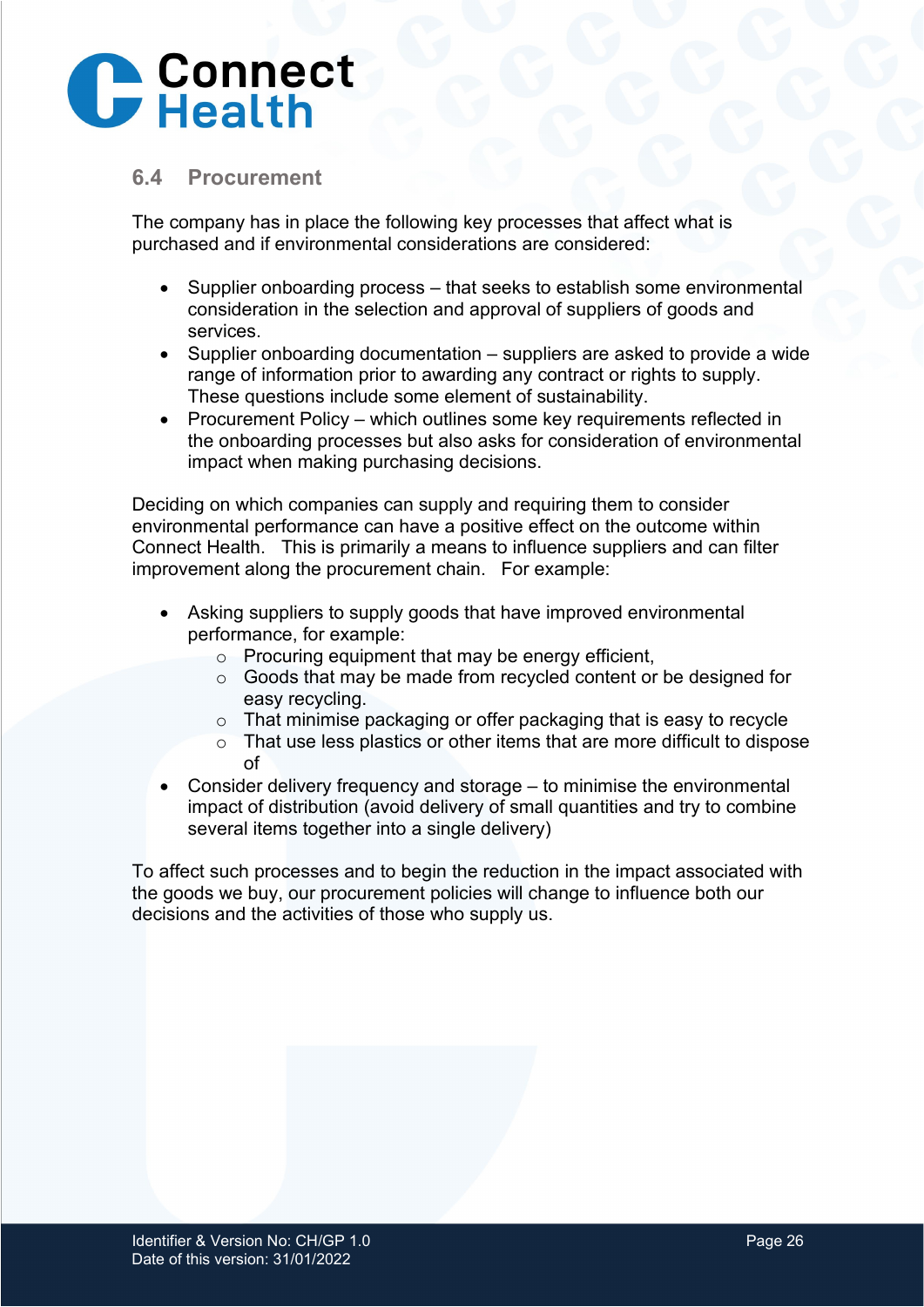

#### **Key Performance Measure for Procurement**

The primary focus here is on how we influence and communicate with our key suppliers. A measure of our impact will be determined by the number of suppliers who are assessed as meeting our environmental needs. We shall have a programme to ensure that all suppliers are subject to review within the lifetime of this plan.

The aim will be that:

- 30% of key suppliers subject to re-evaluation by the end of 2022
- 70% of key suppliers subject to re-evaluation by end of 2023
- All suppliers evaluated and meeting the needs of our procurement requirements by the end of 2024

Supplier re-evaluation plan on schedule Supplier re-evaluation plan behind schedule (but within 5% of expected) Supplier re-evaluation behind schedule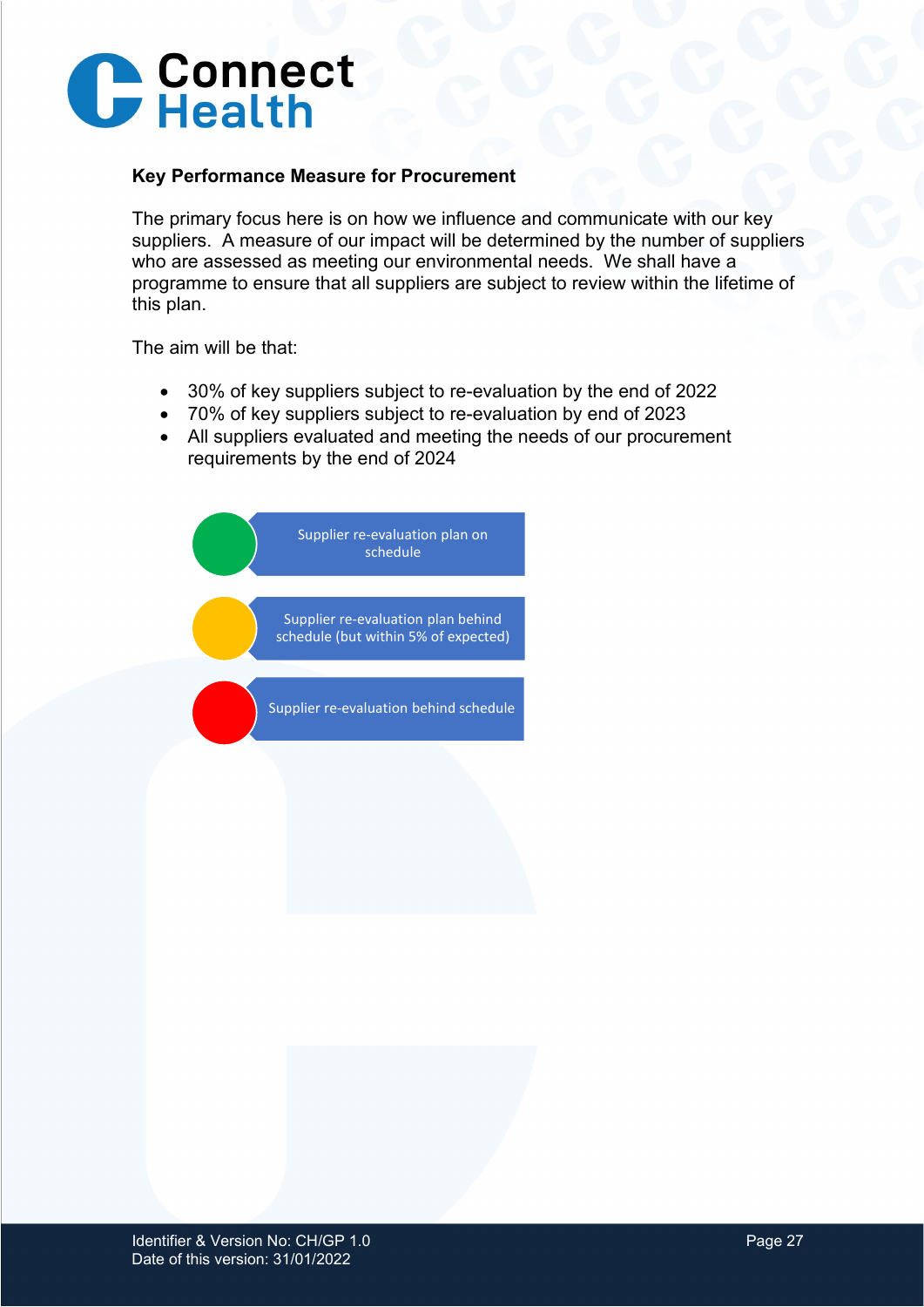

## **6.3.4 Procurement – Updates to Policies and Procedures**

The following lists some suggested updates to procurement systems that may result in improved environmental performance for the business:

<span id="page-27-0"></span>

| <b>Item</b>          | <b>Action</b>                                                                                                                         | <b>Commentary</b>                                                                                                                                                                                                                                                                                     |
|----------------------|---------------------------------------------------------------------------------------------------------------------------------------|-------------------------------------------------------------------------------------------------------------------------------------------------------------------------------------------------------------------------------------------------------------------------------------------------------|
| $\blacktriangleleft$ | Review procurement policy document<br>(CRP1.6) to include greater emphasis<br>on environmental considerations -<br>items 1a etc below |                                                                                                                                                                                                                                                                                                       |
| 1a                   | Approval of suppliers                                                                                                                 | Further define the criteria used to determine the status of<br>approved suppliers and contractors. Include, for example,<br>certification to ISO 14001, their own environmental performance<br>figures and what products/services they can supply (mainly in<br>comparison with alternate suppliers). |
| 1 <sub>b</sub>       | <b>Audit suppliers</b>                                                                                                                | If suppliers and contractors are subject to any kind of audit or<br>review then include environmental management within scope of<br>such a review                                                                                                                                                     |
| 1 <sub>c</sub>       | Supplier questionnaire / onboarding<br>form                                                                                           | Update the onboarding form - seeking information from potential<br>suppliers on some key environmental issues. Ask if they have<br>ISO 14001 certification, can offer solutions to minimise waste or<br>provide goods with improved environmental performance (with<br>recycled content, for example) |
| 1 <sub>d</sub>       | <b>Onboarding process</b>                                                                                                             | Make it clearer in the onboarding process that it may be possible<br>to reject a supplier if they do not meet environmental criteria $-$ or<br>that an existing supplier can be removed if their environmental<br>performance exposes Connect Health to risk.                                         |
| 1e                   | Update some key procurement policies                                                                                                  | Current policy commitments are vague and would benefit from<br>further definition. For example, statement that 'impact on the                                                                                                                                                                         |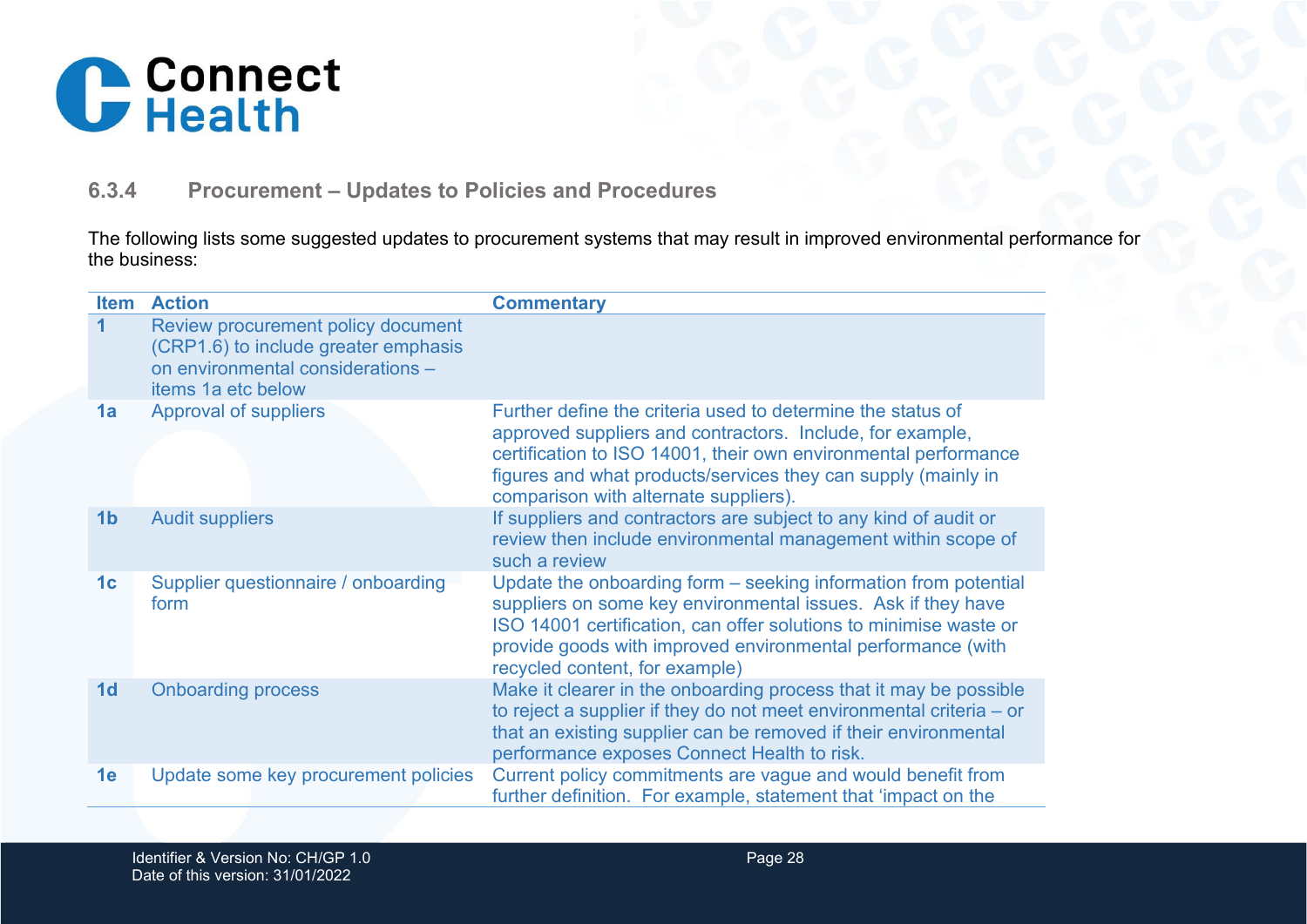

|                           | environment' will be considered goes no further and requires<br>further detail to provide staff with guidance.                                                                                                                                                                                                       |
|---------------------------|----------------------------------------------------------------------------------------------------------------------------------------------------------------------------------------------------------------------------------------------------------------------------------------------------------------------|
| Group purchasing - energy | Efforts made to ensure that purchasing strategies apply across<br>the group – for example, seeking quotes to supply energy across<br>all sites to gain benefit from any cost savings. And as noted in<br>action 4 under energy, seek suppliers of electricity that offer<br>renewable sources or low-carbon options. |

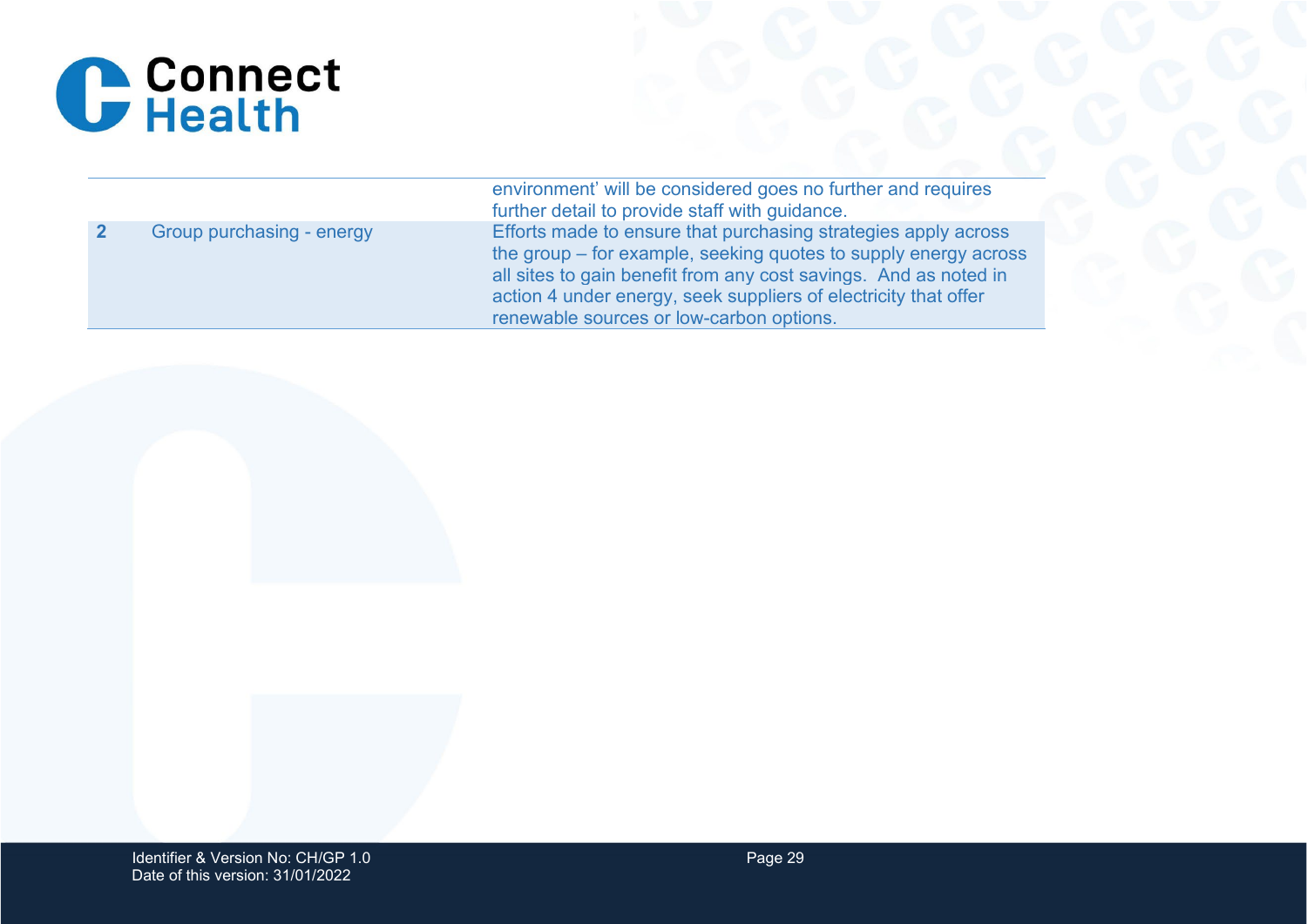## **C** Connect

## <span id="page-29-0"></span>**Staff Engagement**

The majority of actions and improvements we seek to introduce rely heavily upon the commitment and 'buy-in' of our personnel. Much of what we seek to do requires everyone to make decisions that improve our environmental performance. For example, seeking staff to use appropriate space heating solutions or to use public transport against the private car where possible.

Whilst some element of what we wish to achieve is set out in this document, the company is also open to suggestions and ideas from staff members and it is from our personnel that more ideas may come. For this reason we will engage with staff – to meet both the requirements of this plan but to also seek support and new ideas to further improve what we do in the future.

This plan commits the company to establishing the following:

- Develop the 'Climate Change Champions' committee, ensuring it has representation across all elements of the company
- The Board will support and provide resources to the committee and will also ask it for recommendations and considerations to be implemented across the business.
- There will be a mechanism for suggestions from all members of staff with the committee and/or Board responding to suggestions in every case.
- That the company will ensure that there are regular communications regarding environmental initiatives and that progress against our key environmental objectives are publicised.
- Introduce 'E-Learning' packages to raise awareness of key environmental issues - recording when these have been completed
- Consider events or activities to demonstrate environmental commitment that can engage with staff, their dependants and the wider communities within which we operate
- Ensure environmental awareness forms part of the induction process for new members of staff

## <span id="page-29-1"></span>**Ensuring Compliance**

The company environmental policy commits Connect Health to compliance against all relevant environmental regulatory requirements. To demonstrate that compliance is achieved we are committed to undertaking an evaluation of arrangements to meet regulatory requirements on an annual basis.

To ensure compliance we will undertake the following:

• Seek to establish register that describes all key environmental regulations relevant to the business – this would cover regulations associated with waste,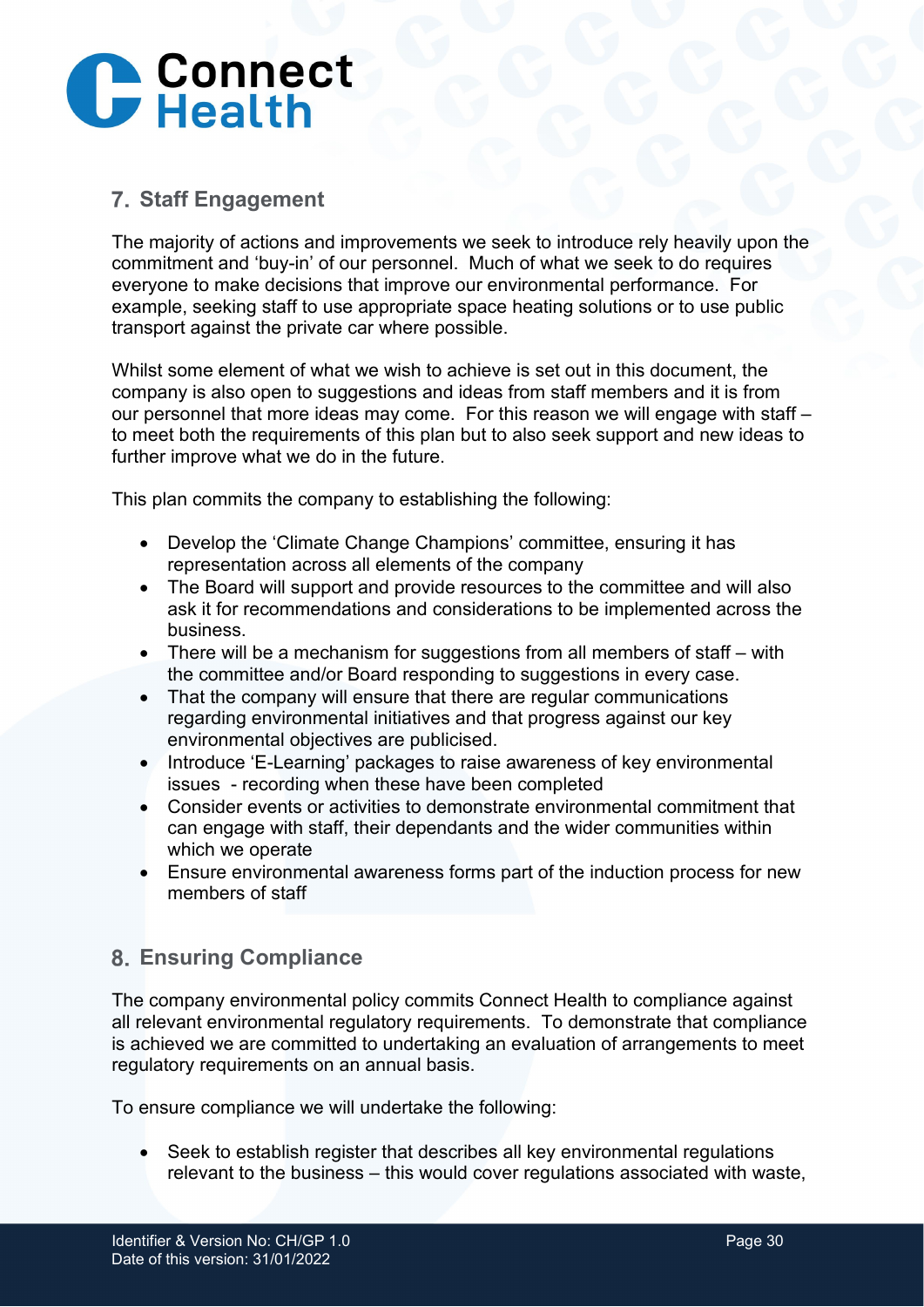

energy, water use, transport and emissions to air. This register will be maintained and kept up to date.

- On an annual basis the register will be used as a check to demonstrate that compliance can be confirmed against each regulatory requirement. The results of this compliance evaluation shall be communicated to the Board.
- Any identified weaknesses or gaps in meeting environmental compliance will be addressed with urgency and re-assessed as soon as is practical.

The results of our compliance evaluation may be available to interested parties if our failure to meet regulatory requirements has a direct impact upon them.

#### <span id="page-30-0"></span>**Measuring Success and Next Steps**

The objectives and targets set out in this plan will be agreed by the company Board. The set of objectives will be issued at the start of a financial year, communicated to all interested parties (including staff and clients) and progress against them monitored. As part of staff engagement, progress on objectives will be communicated to all personnel.

Setting objectives helps to drive improvement within the organisation; it provides the impetus for change and forces all personnel to be aware of progress (or lack of progress). When setting objectives, it is necessary to consider the following:

- That they are realistic and achievable
- That a timeframe is set for their completion
- That a person or persons is allocated responsibility for the achievement of any particular target
- That resources are allocated towards objective completion and necessary action plans and activities take place to deliver the required outcome
- That progress against them is monitored and actions taken should progress be slow or stalled

Each of the sections above have ended with a 'red-amber-green' measure that can be collated together to give all staff (not only Board members) a quick and easy visual reference on progress (or lack of). All of these have been collated together in to the following format that can be used to report progress for Board members or in staff communications.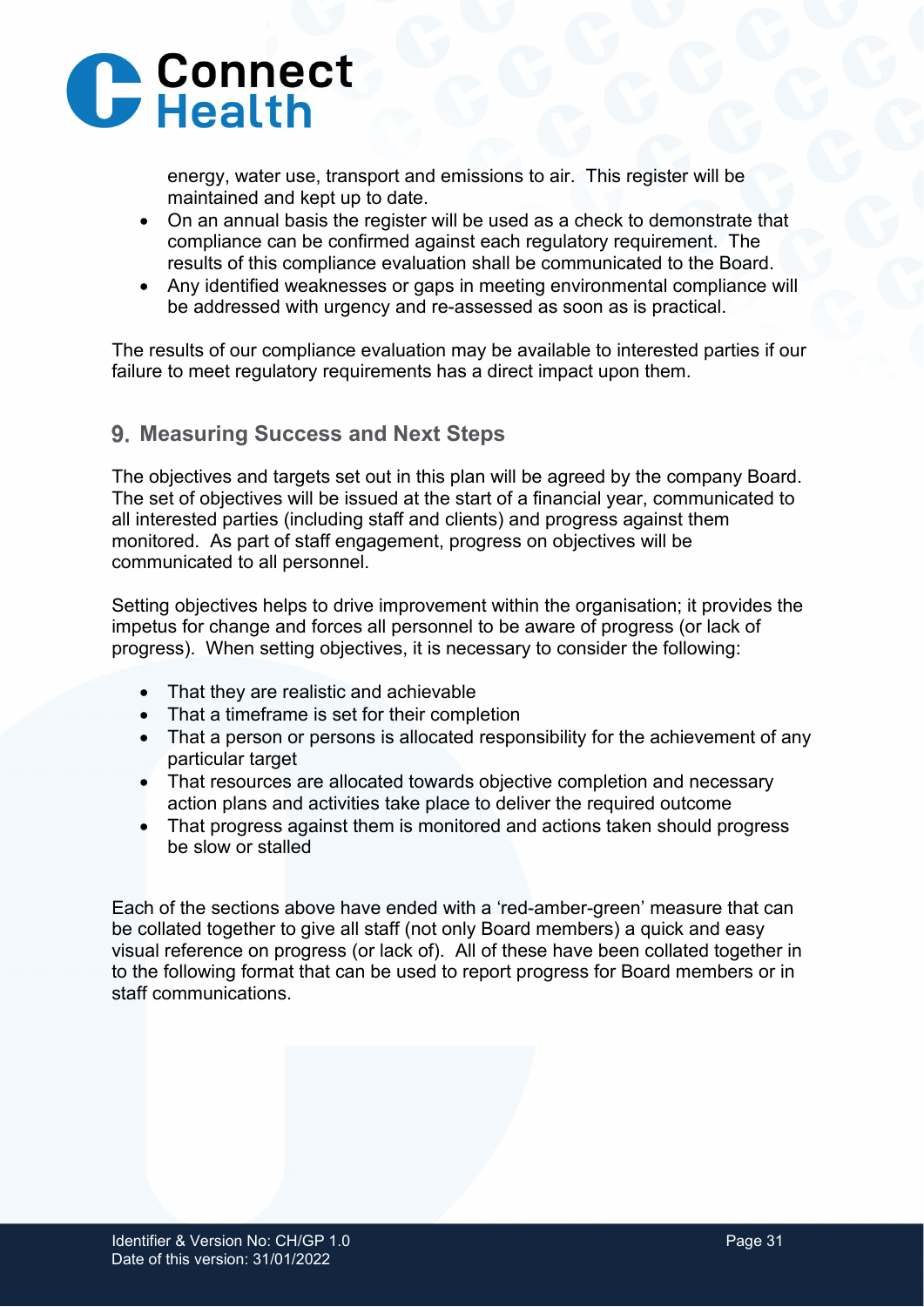

Connect Health Green Plan Key Performance Indicators (Example)

## **Green Plan KPI – Situation at January 2022**

| Energy      | • kWh per employee per month<br>falling on trend                          |
|-------------|---------------------------------------------------------------------------|
|             |                                                                           |
| Waste       | • Kg of waste per employee per<br>quarter within 3% of baseline           |
|             |                                                                           |
| Travel      | • Percentage of miles travelled in<br>desirable mode of travel increasing |
|             |                                                                           |
| Procurement | • Supplier re-evaluation behind<br>schedule                               |